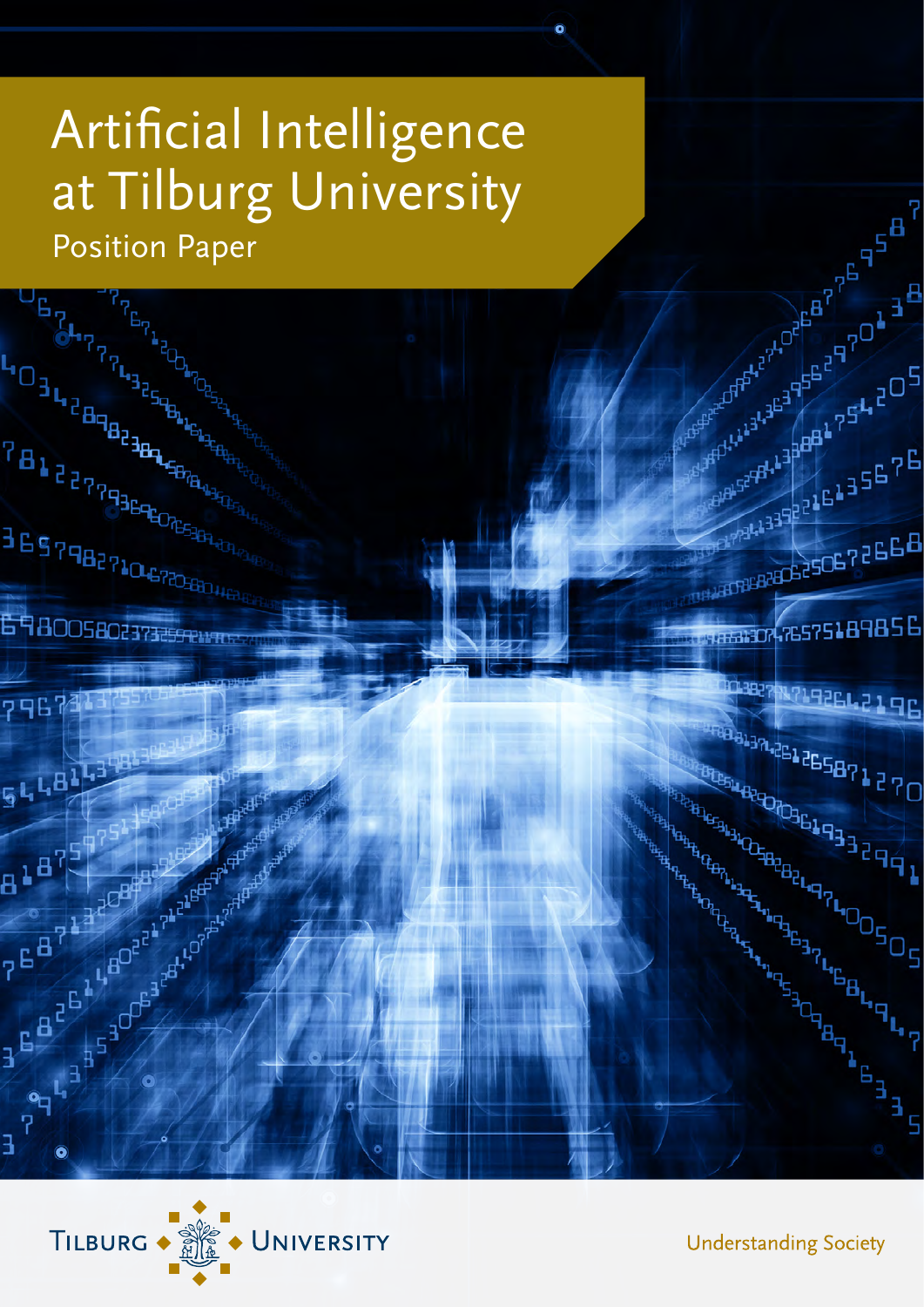### Artificial Intelligence at Tilburg University Position Paper

TAISIG December 2021

*Editors:* Emile Aarts Martin van der Broek Esther Keymolen Kenny Meesters Marie Postma Mirjam Siesling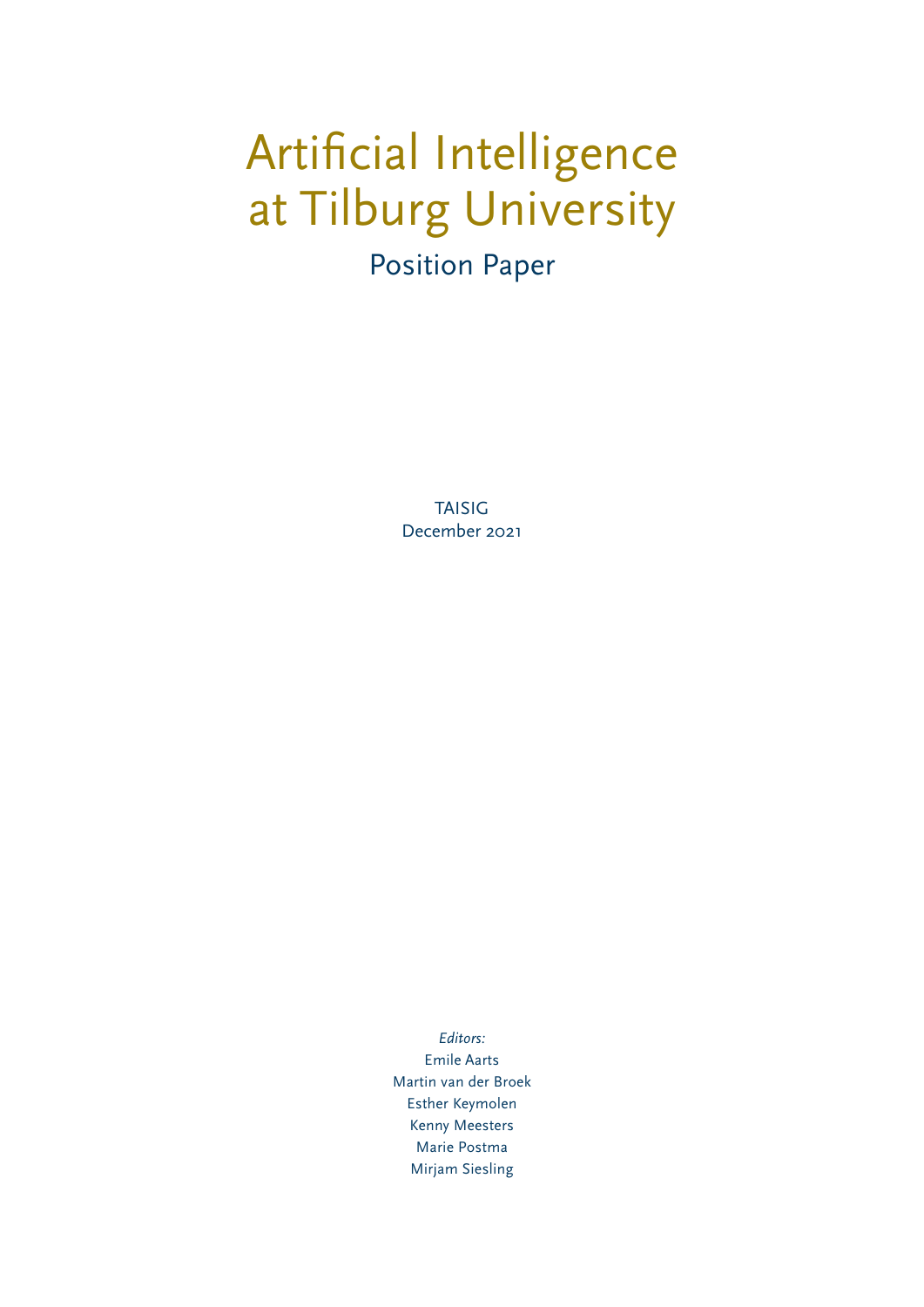### **Content**

| Introduction and Scope<br>T.                                       | $\overline{4}$ |  |
|--------------------------------------------------------------------|----------------|--|
| 2 A Brief History of Artificial Intelligence at Tilburg University | 5              |  |
| 3 Al in TiU Perspective                                            | 7              |  |
| 4 Al Research Methods and Techniques                               | 10             |  |
| 5 Ethical, Legal, and Societal Aspects (ELSA)                      | 13             |  |
| 6 Al Application Spaces                                            | 17             |  |
| Appendix 1. Scientific Strengths                                   | 22             |  |
| Appendix 2. Network Participation                                  | 23             |  |
| Appendix 3. Project Overview (selection)                           | 24             |  |
| Appendix 4. Strategic Stakeholders                                 | 26             |  |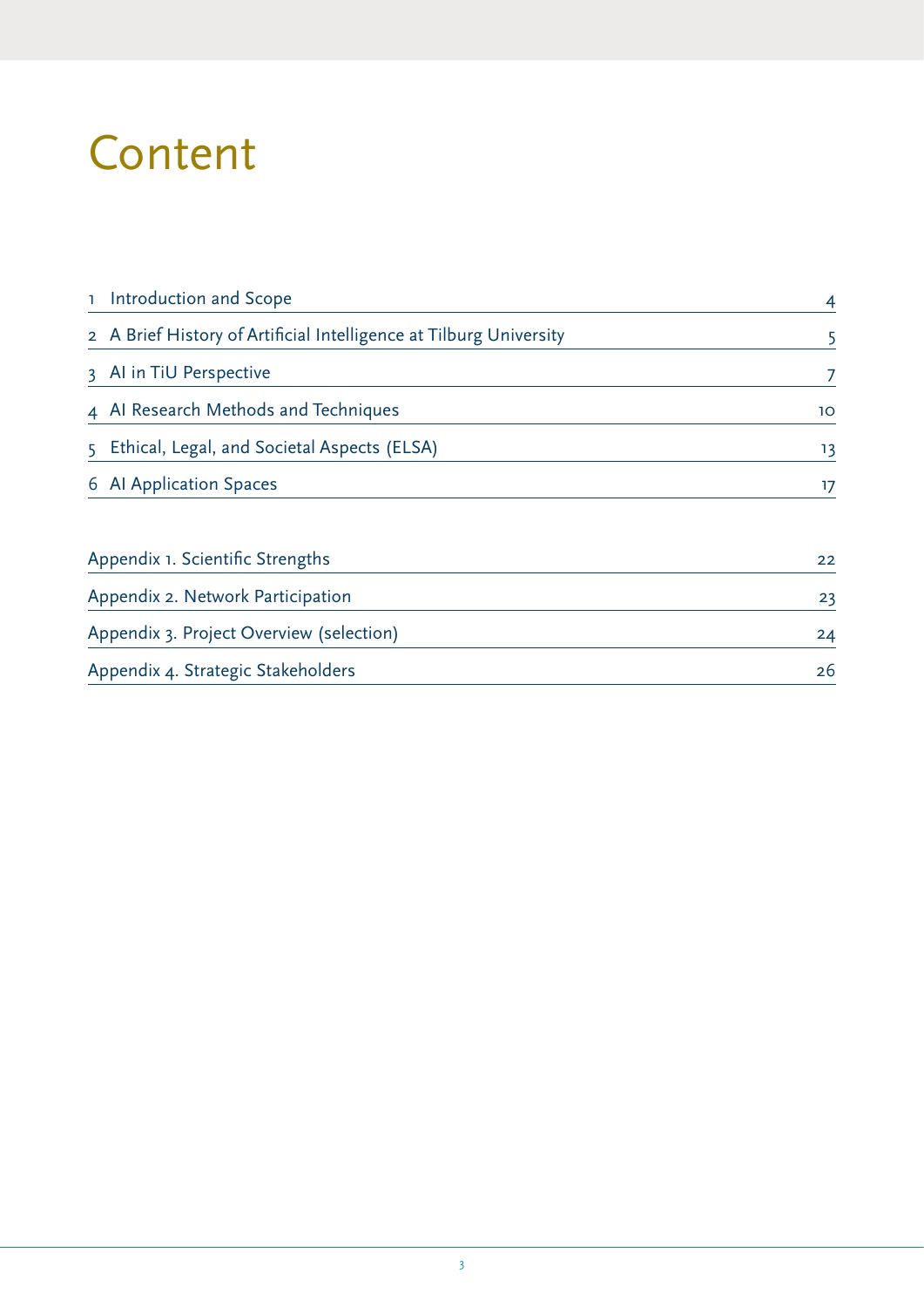### <span id="page-3-0"></span>**1** Introduction and Scope

Artificial intelligence (AI) refers to the study of artificial digital objects that demonstrate a functional behavior that is perceived as intelligent by human beings. Over the past hundred years, this interdisciplinary field of science and innovation has strongly developed itself through a multitude of groundbreaking discoveries and inventions. Since the dawn of the 21st century, AI is generally considered as an important driving force beyond what is known as the digital transformation, i.e., the total and overall societal effect that results from the digitalization of business models, consumption patterns, socioeconomic structures, legal and policy measures, organizational patterns, cultural barriers, and ultimately society itself.

Many organizations worldwide are organizing and preparing for this transformation, and for academia, these are challenging times as, from their origin and nature, they are considered guiding institutions for this formidable task. Moreover, they need to assume a responsibility in educating a new generation of students and academics that can interpret and guide the transition. Consequently, universities worldwide are organizing themselves to assume a position and role in the multitude of networks and organizations that are being set up to organize the change process. To engage and participate in the various initiatives, individual universities must make clear what their offerings are and how that is rooted in their profiles and academic traditions.

With this AI position paper, Tilburg University (TiU) presents a statement on the role it wants to play in the field of artificial intelligence. It provides the university's vision and mission on artificial intelligence and demonstrates in which areas and subfields TiU intends to play a leading role and how it will collaborate with other stakeholders to achieve its goals and objectives.

This position paper sets of with a short history of artificial intelligence research at Tilburg University. Next, it presents the university's view on the structure of the field and the most relevant fields of investigation along the lines of the following tri-partition: (i) *Research Methods & Techniques*, (2) *Ethical, Legal & Societal Aspects*, and (3) *AI Application Domains.* The position paper concludes with an overview of the university's scientific strengths, project portfolio, and stakeholder networks in artificial intelligence.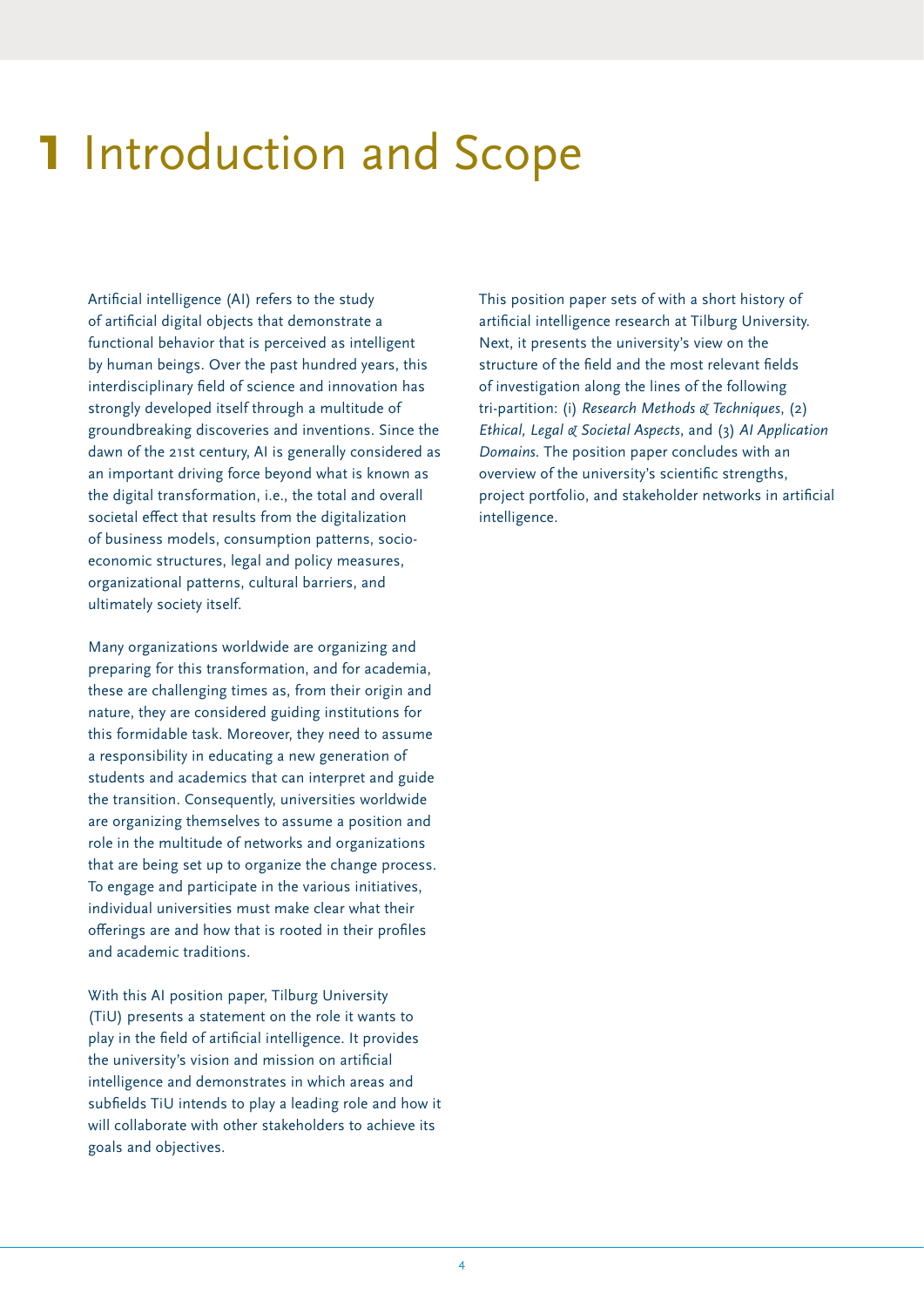## <span id="page-4-0"></span>2 A Brief History of Artificial Intelligence at Tilburg University

Most experts consider the 1956 Dartmouth Summer Conference as the seminal event giving birth to the interdisciplinary field of AI, combining disciplines including robotics, planning, knowledge engineering, cognition, machine learning, language processing, and vision. The meeting indeed was groundbreaking. As the best scientists at that point in time gathered for more than six weeks to discuss—under the leadership of John McCarthy and Marvin Minsky—all relevant aspects in this novel scientific domain using the notion of "artificial intelligence" for the first time. In many institutes across the globe, including at Tilburg University, research in the various disciplines had been going on for several decades prior to the event.

As early as 1933, just four years after the start of Tilburg University (*the Roomsch Katholieke Handelshoogeschool* at that time), the psychologist Jan de Quay (1901–1985), later to become prime minister of the Netherlands, was appointed as professor of psychotechnics. This novel field of research, which had just been established in the United States, investigated cognitive processes in the analysis of man-machine interaction as part of the relation between behavioral sciences and technology. De Quay also founded the Psychotechnics Laboratory within the school of psychology. The word "Laboratory" was added to explicitly indicate the relation with technical developments and experimentation, which was novel in the field of the Dutch gamma sciences at that time. De Quay left the university in the 1940s to pursue a full-time political career. Psychotechnics as a field of early AI research developed over time, resulting in the opening of a Psychotechnics Laboratory at the Dutch PTT (former KPN) research division in 1971.

In 1964, the mathematician Max Euwe (1901- 1981) was appointed professor of automation of information processing in Tilburg. Euwe, who became a world chess champion in 1935, was one of the

pioneers in computer science in the Netherlands. As an advisor for Remington Rand, he had been involved in the early developments of the design of electronic computers in the 1950s. In Tilburg, he introduced information processing as a research field and published about computer chess.

In 1984, the mathematician Harry Bunt was appointed professor of language processing and computer science to study the interconnection between language, logic, and cognitive science. He was a lead scientist of the PHLIQA project that was commissioned by the Philips electronics company to investigate the formal semantics of speech processing.

In 1994, Tilburg Law School started the Tilburg Institute for Law, Technology, and Society (TILT, CRBI at the time). Over the years, this institute established a widely recognized interdisciplinary leadership position in the exploration and understanding of the interplay between technology, regulation, and fundamental values. Over the past years, the focus of the studies at TILT has shifted to include the study of Ethical, Legal, and Societal Aspects (ELSA) of artificial intelligence, which has become an important field of study in the design of human-centric AI solutions.

In 2008, the Tilburg Center for Creative Computing (TICC) was founded. This Center, which was later renamed into Center for Communication and Cognition, focuses on communication and technology, information visualization, and language production and understanding. In addition, it has built a reputation in the design and analysis of virtual reality applications. In 2017, the Tilburg School of Humanities and Digital Sciences created the specialized Department of Cognitive Science and Artificial Intelligence to strengthen research into core activities in the field of AI.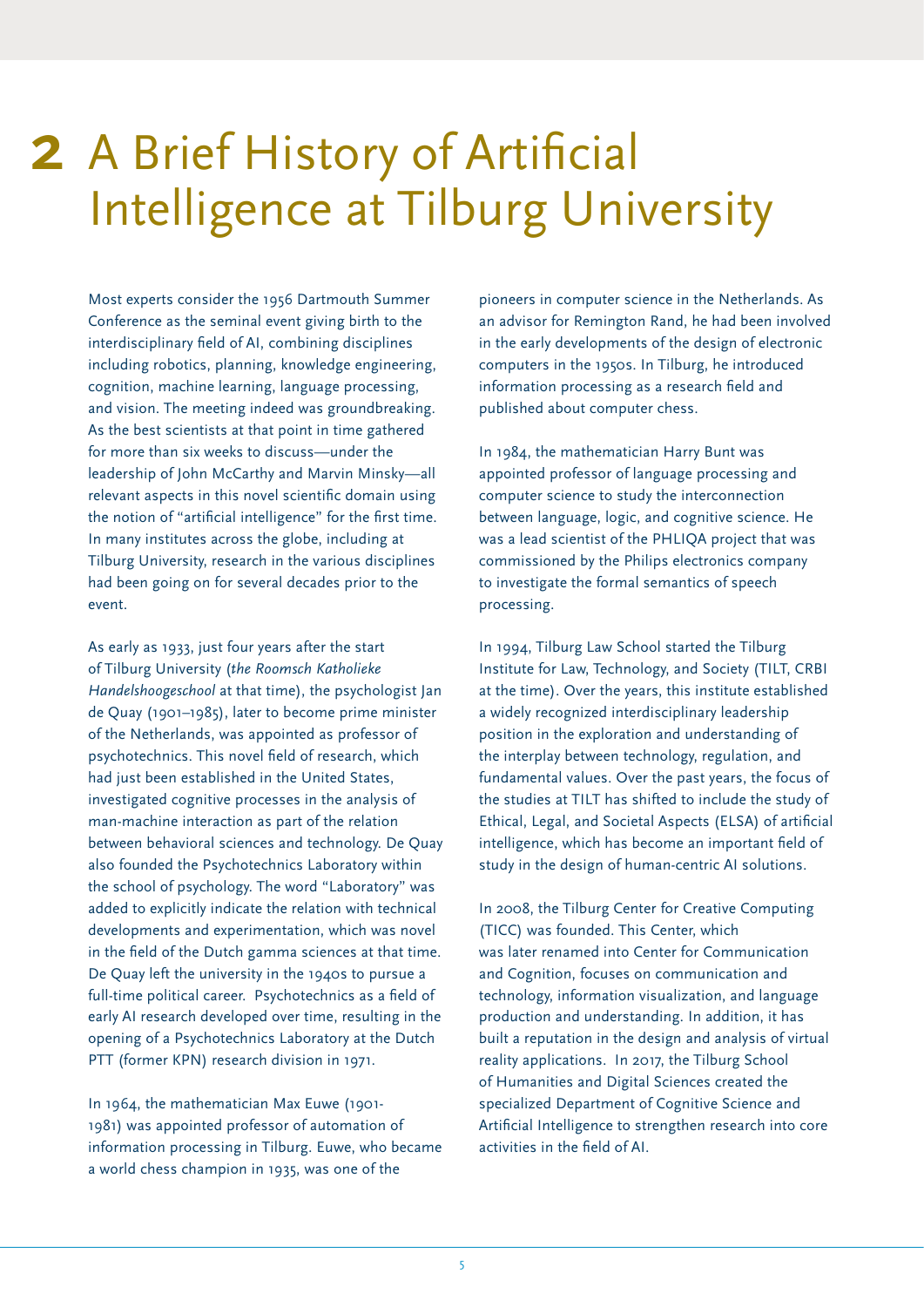Over the past forty years, the Tilburg School of Economics and Management has hosted several research institutes and departments in a variety of fields related to operations research, information processing, and knowledge engineering. This work meets very high international standards and can be viewed to provide a solid mathematical basis for the recent scientific research field referred to as data analytics or data science, which in turn has a strong connection to machine learning. These activities have contributed to the start of the Jheronimus Academy of Data Science (JADS), launched in 2016 as a strategic collaboration between Tilburg University and the Eindhoven University of Technology in the field of data science and entrepreneurship. The JADS initiative was supported by the municipality of Den Bosch and the province of North Brabant. JADS focusses its activities on data science and entrepreneurship and has built a strong position based on its educational programs both at the master and postmaster levels including professional training. JADS also has developed an extensive research project portfolio in a diversity of area's including crime and safety, agriculture and food, and digital and social entrepreneurship. In addition, JADS has a data science lab for the incubation of startup activities.

MindLabs, the interdisciplinary research center where Minds, Media, and Technology meet, was founded in 2019 as a multi-partner initiative in the field of interactive technologies and human behavior, focusing on an optimal collaboration between human minds and artificial minds.The other partners are Fontys University of Applied Sciences, ROC Tilburg DPG Media , the Tilburg Municipality, and the province of North Brabant. It is an initiative that brings together knowledge and expertise in areas related to human-centered AI, including robotics and avatars, serious games and learning, virtual and augmented reality and language and data technologies. It hosts a series of large AI-related projects, including the Tilburg University ICAI Lab "MasterMinds". MindLabs functions complementary to other initiatives in the province, including JADS and EAISI, and is located in a dedicated building in the Tilburg city center to house all relevant AI partners.

Contrary to popular belief, Tilburg University has a longstanding history and experience in working with and developing of techniques related to artificial intelligence. More than that. Over time, Tilburg University has continuously invested, researched, and innovated in AI technologies, including their use, impact and relevance for society. With the (re)new(ed) interest in AI in our society, Tilburg can build on this history and expand into a university that can bridge existing gaps. In hindsight, Tilburg University has an interesting history in artificial intelligence, covering almost the full lifecycle and all disciplines represented at the university. Together, the various disciplines cover most of the relevant AI subfields.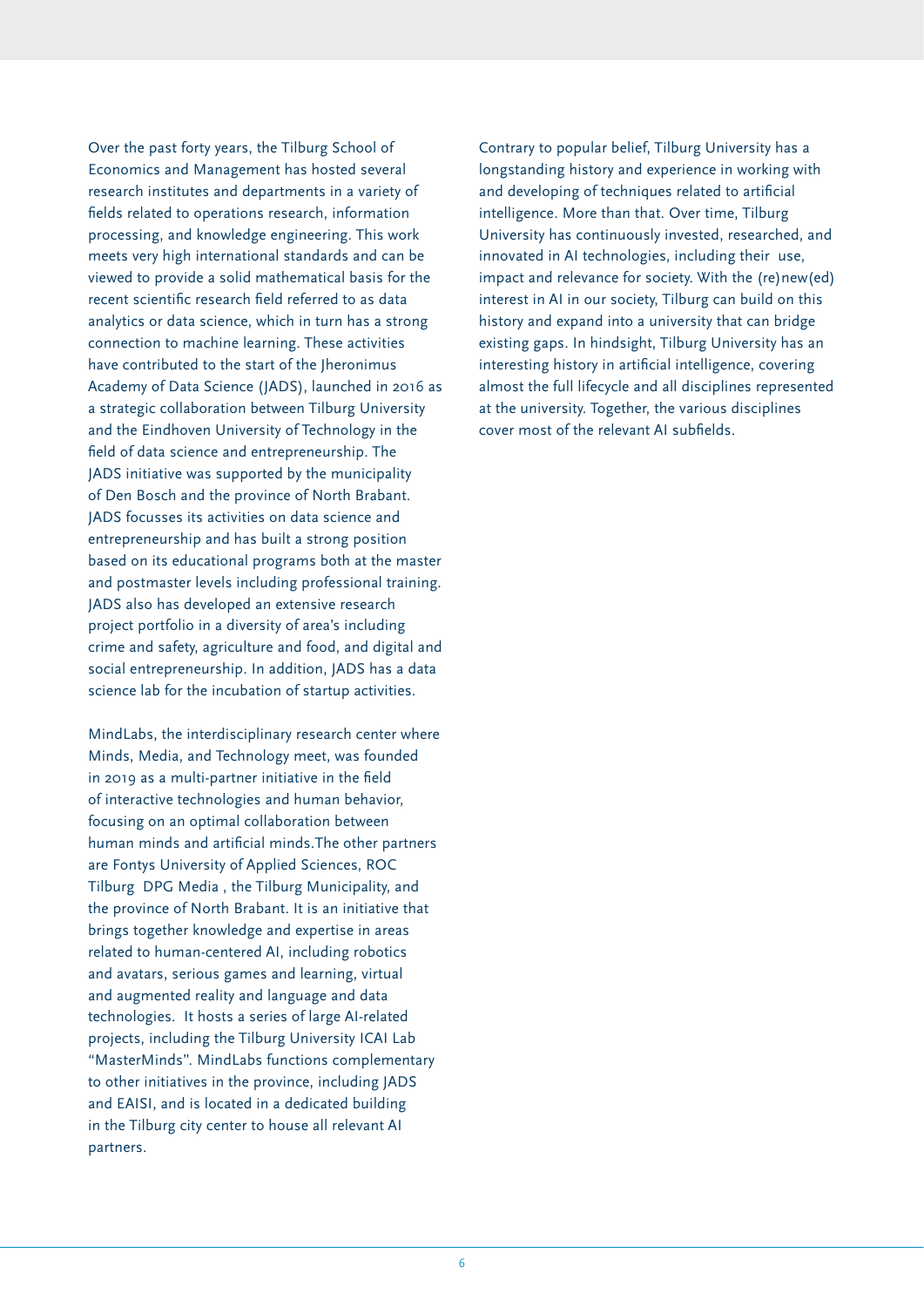## <span id="page-6-0"></span>**3** AI in TiU Perspective

By means of its education and research, Tilburg University has an unquestionable impact on society, contributing to society's understanding and improvement in various areas. Artificial Intelligence ensures that many major challenges can be addressed more efficiently. In combination with the domain expertise of Tilburg University's researchers, these issues can be tackled in an informed way and from multidisciplinary angles.

Artificial intelligence is everywhere, from predicting how a virus spreads to recognizing works of art. It helps to address complex societal issues better, faster, and more efficiently in domains such as energy transition, mobility, and personalized treatment in healthcare. At the same time, AI also challenges us to think about how to develop and use these promising applications in a responsible and sustainable manner.

In the pursuit of creating an impact on society, Tilburg University collaborates with local, national, and international partners both in the private and the public sector. We develop AI tools and techniques on a foundational level, exploring the social, legal, ethical, and economic requirements and impact of AI as a technology and its artifacts and applications and developing and studying human-machine configurations in concrete applications. We collaborate with other knowledge institutions in consortia, smaller partnerships, and in MindLabs, JADS, and the DAF Technology Lab.

Within Tilburg University, several Departments, researcher clusters, and programs engage in AIrelated projects. The Tilburg University AI Special Interest Group<sup>1</sup> (TAISIG) pools together and strengthens the university's AI activities by bringing together researchers from different disciplines, initiating and accelerating the development of new research proposals and grant applications.

It has a broad scope of (scientific) activities, and it addresses all three primary university domains, i.e., education, research, and impact.

TAISIG executes the following agenda.

- 1. Develop an inclusive community of practice at TiU for researchers and students in the field of AI. We pursue this ambition by organizing events and activities, including the TAISIG Talks for the broader Tilburg University community and the outside world.
- 2. Set up a TAISIG sounding board of active TiU members who reflect on the university's strategy regarding a long-term AI vision and corresponding action plan.
- 3. List and categorize all the relevant scientific AI strengths and competences of TiU, including the various application domains and responsible contact persons; list all the running collaboration projects, stakeholder relations, and memberships in AI.
- 4. Formulate a multi-annual AI innovation strategy for TiU to realize ambitions based on a SWOT analysis and offer advice on how to proceed in terms of profiling, thematic choices, resource funding, and partnerships in the context of quadruple helix AI innovation ecosystems.
- 5. Communicate the TAISIG activities to a broader audience both internally, including the student community, and externally. In doing so, we foster a culture that is open for those who are not AI experts but, for example, are interested in the application possibilities in their fields of expertise.

These actions are guided by the following statements.

• TiU aims at leveraging its scientific knowledge and skills base in artificial intelligence (AI) in the domains of the social sciences and humanities. It builds on its strong reputation in these domains

<sup>1</sup> See also TAISIG webpage [TAISIG organises AI activities at Tilburg](https://www.tilburguniversity.edu/research/institutes-and-research-groups/taisig)  [University | Tilburg University](https://www.tilburguniversity.edu/research/institutes-and-research-groups/taisig)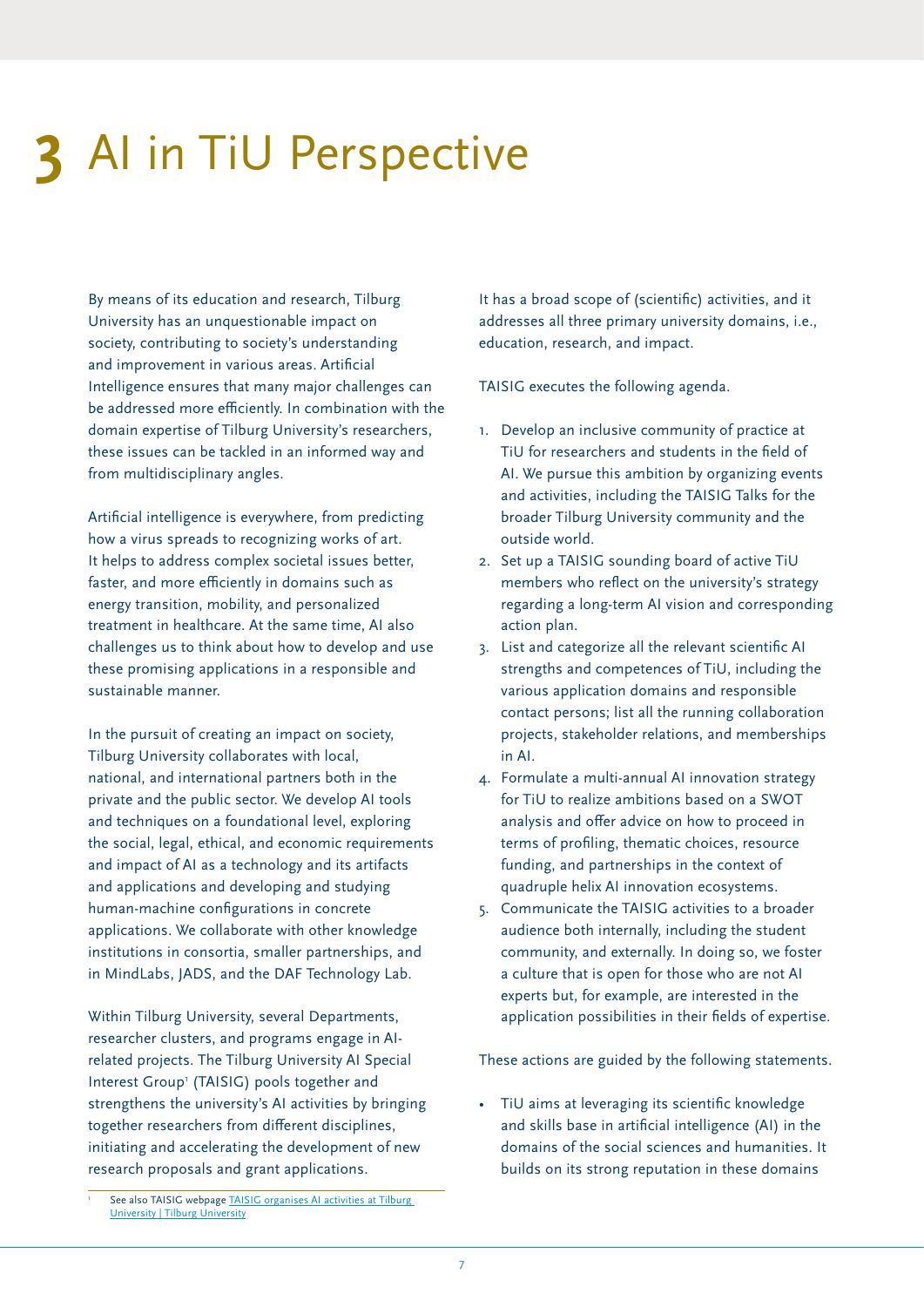and pursues an internationally recognized position as a leading AI university.

- The focus is on human-centric AI, thus building on and contributing to the strategic direction that is pursued by the European Commission and by the Netherlands Artificial Intelligence Coalition (NLAIC). More specifically, we adhere to such general principles as FAIR data concepts and explainable intelligent algorithms.
- The approach is holistic and interdisciplinary, thus combining all relevant elements into an integrated human-centric approach from the following three perspectives:
	- Data, algorithmic, and methodological aspects,
	- Ethical, legal, and societal aspects, and
	- Application domain related aspects.
- We seek to advance the scientific AI knowledge base in pursuit of the university's three primary processes, i.e., education, research, and societal impact. In all three primary processes, we seek strategic partnerships with relevant stakeholders at local, regional, national, and EU level to consolidate our position as an academic leader in AI and to develop a solid and sustainable financial basis to secure long-term execution of our activities in a co-creation setting. In this respect, we will leverage the strong position of our main AI partners, including CentERdata, JADS, and Mindlabs. In the regional arena, TAISIG is a strategic partner in the Brainport AI-Hub, a network organization of key public and private organizations in this field.
- We invest in efforts to develop and sustain an attractive academic environment that attracts and retains talented people in the field of AI who can work and perform at an internationally competitive level. To this end TAISIG is organized in three clusters.
	- AI Research Methods and Techniques;
	- Ethical, Legal, and Societal Aspects of AI (ELSA); and
	- AI Application Spaces.
- AI Algorithms and Methods focuses on fundamental aspects of AI, ELSA focuses on the necessary preconditions and AI's impact on society, and AI Applications deals with meaningful and impactful applications. Tilburg University stands out for its holistic, multidisciplinary approach. It tackles AI issues collectively, across the board. The figure below shows the interrelationship between the two disciplinary work areas and the application spaces.

#### **FUTURE PERSPECTIVE**

In recent years, the importance of AI has grown substantially in all three primary university domains (education, research, and impact). The social and economic relevance of AI is also increasing, and TiU, therefore, wants to leverage and build on its integral knowledge and expertise. To this end, the university will participate in several new regional, national, and international initiatives to contribute to societal challenges.



**Ethical, Legal and Societal Aspects of AI**

**AI Research Methods and Techniques**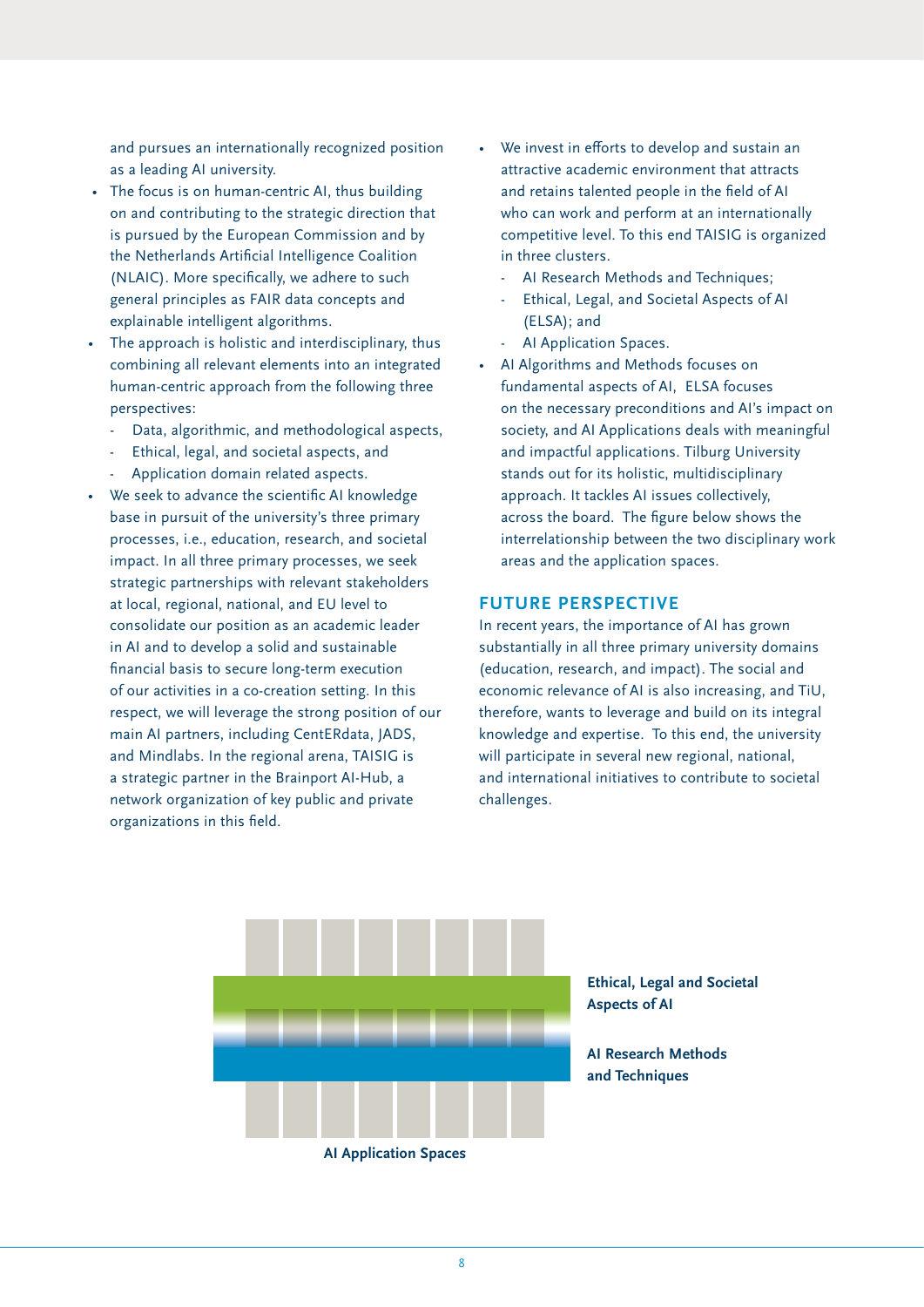The integration of various disciplines, existing knowledge, and societal need means that AI has the potential to develop into a research focal point at TiU. The ambition for this is to further develop existing study programs and initiate new ones and to carry out research in co-creation with social partners more progressively. We can achieve this through our holistic approach, for which expertise in technical and social sciences reinforce each other.

Many contemporary issues for which AI techniques are deployed are complex (wicked) problems that require a multi-disciplinary approach. For instance, some applications built on sound technologies are not necessarily adopted by the intended audience; some ideas are good in principle but break down because of valid legal constraints; some applications that are within the legal boundaries are morally questionable; some problems can be solved by means of AI techniques, but it does not make sense from an economic perspective. We need to understand the full scope of issues and potential solutions and integrate the various perspectives to make things that work. Our ambition is to foster collaboration between the various disciplines represented at TiU and its external stakeholders through meaningful dialogue and targeted action, for instance, through joint grant proposals and projects; co-authored papers; TiU-wide organized conferences, workshops, and student activities; and concerted contributions to the public debate.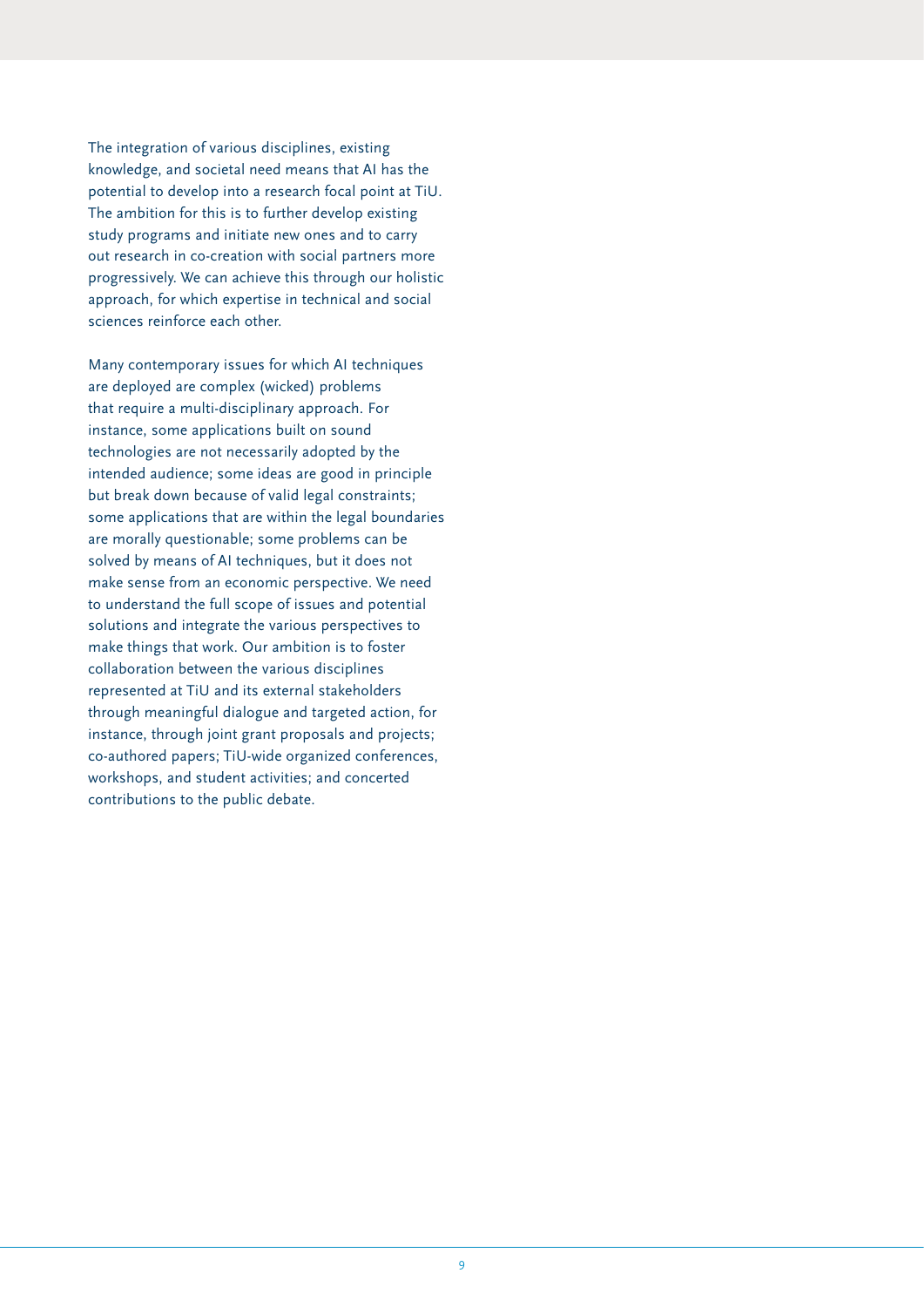## <span id="page-9-0"></span>4 Al Research Methods and Techniques

Supported by the increasing computational power, the broad impact of artificial intelligence research methods and techniques has been mainly due to the breakthroughs achieved by the implementation of deep neural networks. This fact illustrates the traditionally tight connection between AI and research in cognitive science, two disciplines that study intelligent behavior from different perspectives: the perspective of a machine on the one hand and of a human in its individual and collective settings on the other. Historically, models of neural networks that served as precursors to deep learning were fundamentally inspired by the neural architecture of the human brain. Recently, research of the human brain has greatly profited from the power of deep learning models. These models provide cognitive scientists with the capacity to make sense of vast amounts of complex data produced by the brain and for an approximation of highly complex biological functions such as perception, speech and language processing, and decision making. The outcome of this scientific endeavor provides, in turn, valuable insights for advancements in robotics and brain-computer interfacing.

The close relation between artificial intelligence and the social sciences is one of the reasons why, until recently, research and education in the domain of AI in the Netherlands has traditionally been conducted and offered mainly by general universities rather than purely technical institutions. In the same vein, core AI research at Tilburg University is supported by multidisciplinary teams that connect expertise in computer science with knowledge of human cognition. It currently distinguishes six focal areas, defined in line with the Dutch AI Manifesto1. All six research themes rely heavily on using and developing emerging technologies, including machine learning, deep learning, virtual/mixed reality, and robotics. Our research not only evaluates the utility and viability of these technologies in new domains but also

contributes to improvements in these technologies. In many of our research projects, these technologies are used in conjunction with computational cognitive models to improve our understanding of human and artificial intelligence systems. This research is often done in collaboration with non-academic partners, including corporate, governmental, and not-for-profit organizations.

The theme of **Natural Language Processing** (NLP) represents an uninterrupted long-standing research line at Tilburg University, originating in the 80s of the 20th century. It involves the study of how humans comprehend and generate speech and language and the creation and study of computational models that mimic human language in its spoken, written, and signed form. Even though the desire to equip machines with the same language capabilities as displayed by humans has been at the core of the AI endeavor from the very beginning, this goal has proven to be one of the most difficult to achieve. The aim to provide a natural human-machine communication interface has proven to be elusive although the use of deep neural networks in the NLP domain has led to an improved performance on several tasks. In general, NLP research focuses on the representations and biases learned by stateof-the art language comprehension and machine translation models, network analysis of large corpora of human language judgments, and building and testing of cognitive models for language-related tasks that vary from word segmentation to meaning and multi-sentence reading. Interestingly, the techniques can be applied not just on human but also on programming languages. For example, an NLP-based analysis of code can support automatic detection of inconsistencies and violations of good programming practices, thereby uncovering potential indicators of software weaknesses, and even generate code for particular applications. Other projects in this theme conducted at Tilburg University include building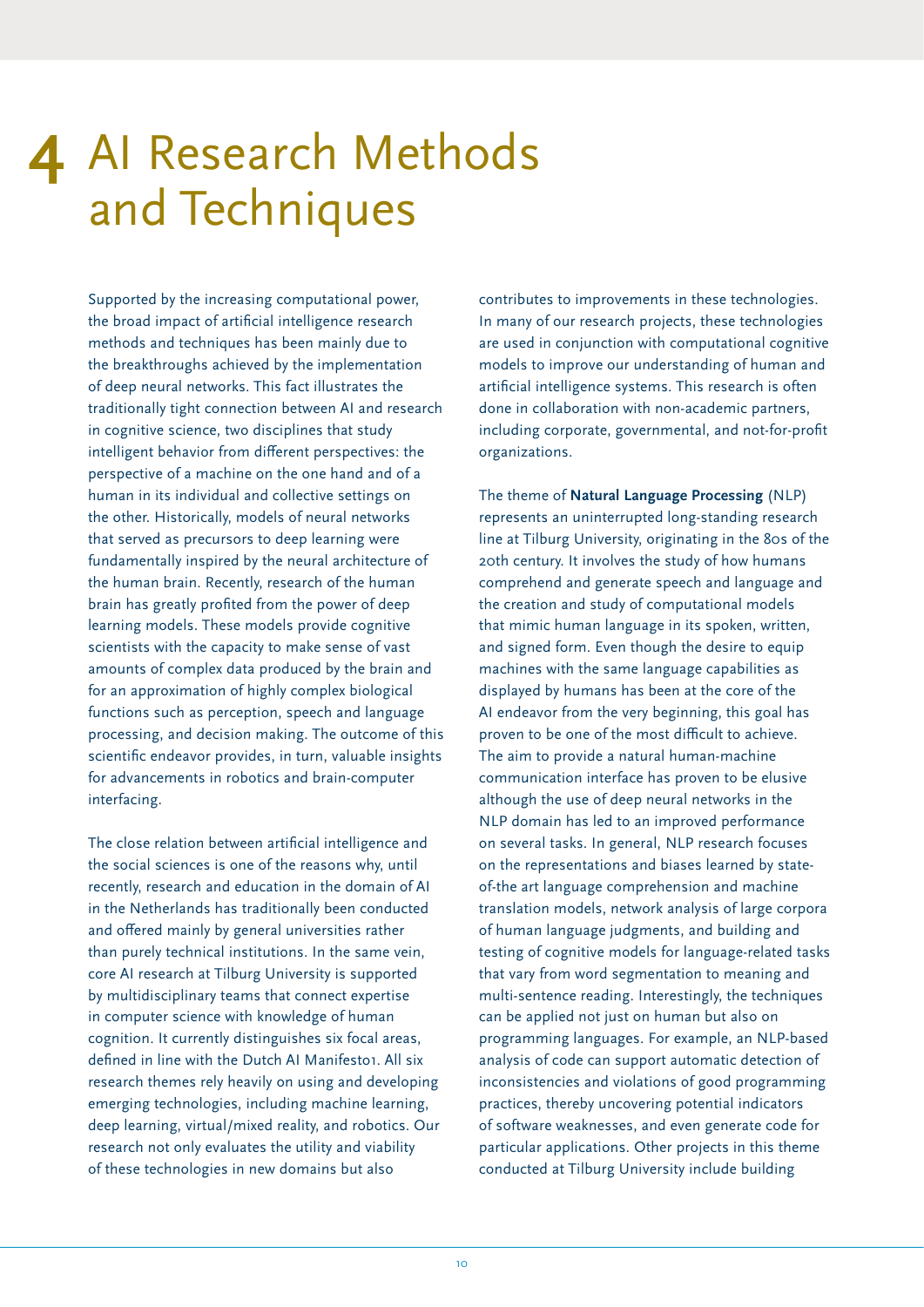new frameworks to understand visually grounded spoken language via multi-tasking, creation of multilanguage intelligent virtual tutors who are capable of limited interaction with the user using naturalistic synthesized speech, and research and development of innovative machine translation frameworks that can be implemented on mobile applications to facilitate the exchange of information between deaf, hard of hearing, and hearing individuals.

The theme of **Machine Learning** primarily focuses on the customization, application, and automatic interpretation of deep learning networks. This theme spans research as diverse as developing techniques for more explainable AI, state-of-the-art classification of signals and images, learning multi-modal representations, capturing sequential information from transactional records, and generating useful synthetic data. The two uniting goals of this research line are the applications of unsupervised and semi-supervised learning architectures, such as Variational Auto-Encoders, and the improvement of our understanding of the benefits and costs of over-parametrization and parameter constraints on deep networks. An important application domain explored by Tilburg University researchers concerns the segmentation and analysis of 2D/3D time-lapse biomedical videos and images using deep learning architectures. The insightful information that is extracted from these models serves as input for medical experts, for example, to detect tiny bone fractures in radiography images or to identify cell changes for early cancer detection. Traditional and advanced machine learning techniques, such as convolutional neural networks, have been used to assess effects of different medical treatments, e.g., techniques to treat chronic stress and psychopathologies such as obsessive-compulsive disorder. Considerable effort is devoted to the development and testing of algorithms that provide both a high performance score and interpretability, for example, by building classifiers able to explain their decision process rather than black-box solutions.

**Autonomous Agents & Robotics** involves both the study of human and artificial minds and their interaction in virtual, mixed, and augmented reality as well as the development of autonomous agents.

This research line focuses on building and studying interfaces that are non-invasive, ethical, and engaging, for example, by employing intelligent interactive agents in mixed reality environments, robots that interact socially to support learning, and sensorbased interfaces between brains and computers. The use of robots and agents in our daily lives requires that they have the ability to automatically sense and interpret human social behavior such as gestures, facial expressions, and prosodic qualities of speech. At the same time, the use of VR agents in lab settings allows for the detection of other neurocognitive and behavioral markers including EEG, eye tracking, heart rate variability, and skin conductance change that allow for the development of rich user models to improve human-AI interaction and potentially support other goals including learning and collaboration.

**Planning and Search/Decision Making** examines reasoning in real-world environments that are characterized by high levels of uncertainty. Passively logged human data are modeled using AI and computational cognitive models and are used to extend existing theoretical accounts of behavior. The computational techniques employed include pattern recognition, anomaly detection, network analysis, classification, prediction, and recommendation. The resulting models provide insights into learning, memory, individual preferences, as well as collective behavior. For example, information collected from wearable sensors can be used to create models of human socio-spatial networks providing explanations for information transfer and collective decision making. A particularly challenging task lies in understanding collaborative problem solving in work domains that require fast decisions for complex problems, such as aviation and healthcare.

**Computer Vision** attempts to apply existing algorithms and to develop new approaches to automatic visual understanding of the world, traditionally building on knowledge of human visual perception. Making sense of visual data is achieved by deep learning architecture with applications in image classification and video recognition. For instance, deep learning algorithms are developed to estimate body shape characteristics from images or videos. Computer vision solutions are integrated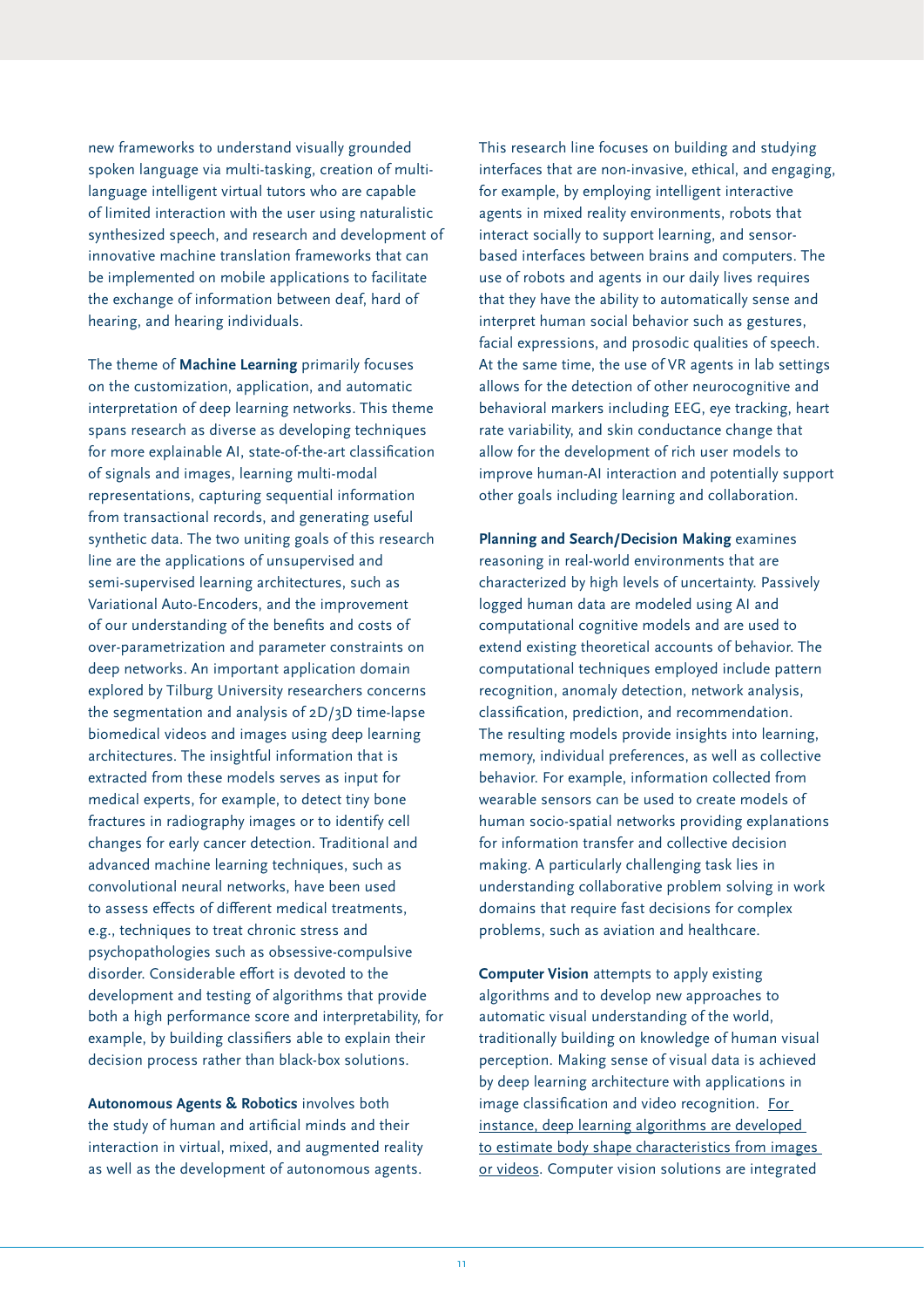with natural language processing for the purposes of automated image and video description.

**Data Engineering and Analytics** involves the study of methods and techniques developed to extract relevant information from complex unstructured or semi-structured data sets. These techniques include data mining, machine learning, text mining, network analysis approaches, and visual analytics to provide insights to stakeholders. An active area of interest in this research line concerns temporal analysis methods for time-series data. A recent application area for this theme involves analysis of data that are collected to monitor relevant environmental features represented in the soundscape, such as animal vocalizations, for research lines focusing on sustainable and healthy living communities.

A unifying factor in the projects conducted by Tilburg University AI researchers is the focus on the creation of computational models that are fair and human centric. Rather than perpetuating biases often present in real world datasets due to social prejudices, they strive to develop and apply solutions and algorithms that produce unbiased output and are interpretable for the human user.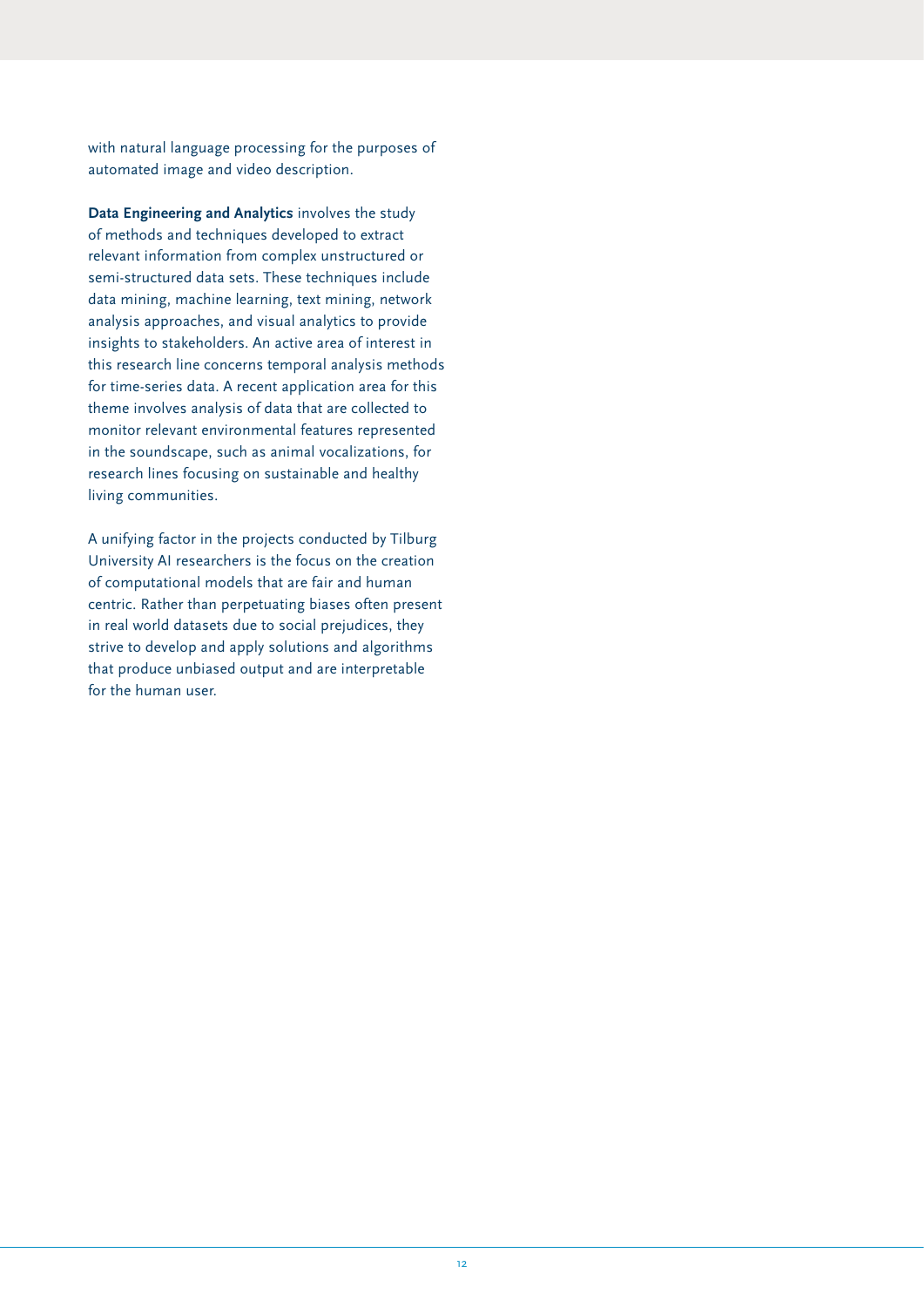## <span id="page-12-0"></span>5 Ethical, Legal, and Societal Aspects (ELSA)

One of the key tenets of AI at Tilburg University is that AI is always part of a socio-technical context and that this context matters. AI may be developing fast; it does not do that in splendid isolation. Throughout its lifecycle, from the moment data is collected and models are developed until AI is widely used in everyday life, AI remains an integral part of a sociotechnological context. This environment is not a passive recipient of AI, slavishly molding itself to what AI needs to function properly.

On the contrary, machine learning experts, data scientists, citizens, companies, NGOs, and public actors, all in their own roles and capacities, influence the way in which AI takes shape; whether it is used and how it is used. Also, AI developments do not evolve in a regulatory void. Legal, economic, and social agreements create a normative, societal action space in which AI is welcomed (or not). Many existing laws and regulations touch upon AI, not by mentioning it per se, but simply because regulation often aims to be technology neutral and the AI artifacts enter the scope of existing norms. Even the bare, physical environment––in which AI ultimately must find its place––takes up a crucial role, as our eco-system both enables and limits what AI can and should do.

While AI takes shape in interaction with this socio-technical environment, it simultaneously also transforms it; for the good and the bad. The disruptive power of AI changes the way we work, care, conduct research, and organize society, challenging many of the key values and frameworks that underpin the socio-technical context. AI, therefore, requires us to rethink aims and means of understanding and regulating human behavior and that of the tools and techniques used.

In recent years, we have witnessed how AI can bring about unwanted consequences, e.g., opaque and unexplainable decision making, manipulation, discrimination, challenging solidarity, and privacy intrusions. Considering AI's promises and perils, we are required to rigorously reimagine what it means to be human and what it means to live in a democratic society. How can we ensure that AI is grounded in shared values and fundamental rights?

At Tilburg University, this crucial branch of AI research in the domain of the social sciences and humanities is brought together under the header of ELSA: Ethical, Legal, and Societal Aspects of AI. As a university founded on humanistic values, we build on decades of experience in society-driven research, enabling us to critically assess the complex interplay of AI and society and provide fruitful avenues to developing human-centric AI.

#### **HUMAN-CENTRIC AI**

Human-centric AI is high on both the research and political agenda in the Netherlands as well as in Europe. The basic idea underpinning humancentric AI is that AI should be used "in the service of humanity and the common good, with the goal of improving human welfare and freedom." AI should not be seen as a substitute for humans but as a strategy to effectively assist and augment humans. Human-centric AI, therefore, puts the interaction between humans and AI firmly into the spotlight. At Tilburg University, we engage with human-centric AI at three levels: the individual, organizational, and societal level. This means that we not only investigate what is needed for a fruitful interaction between people and AI in a specific user context but also how AI can be properly embedded in organizational processes and how, at the national and international level, structures (legal and otherwise) need to be interpreted, adapted, and developed to ensure that effective checks and balances are set in place to introduce AI applications worth wanting.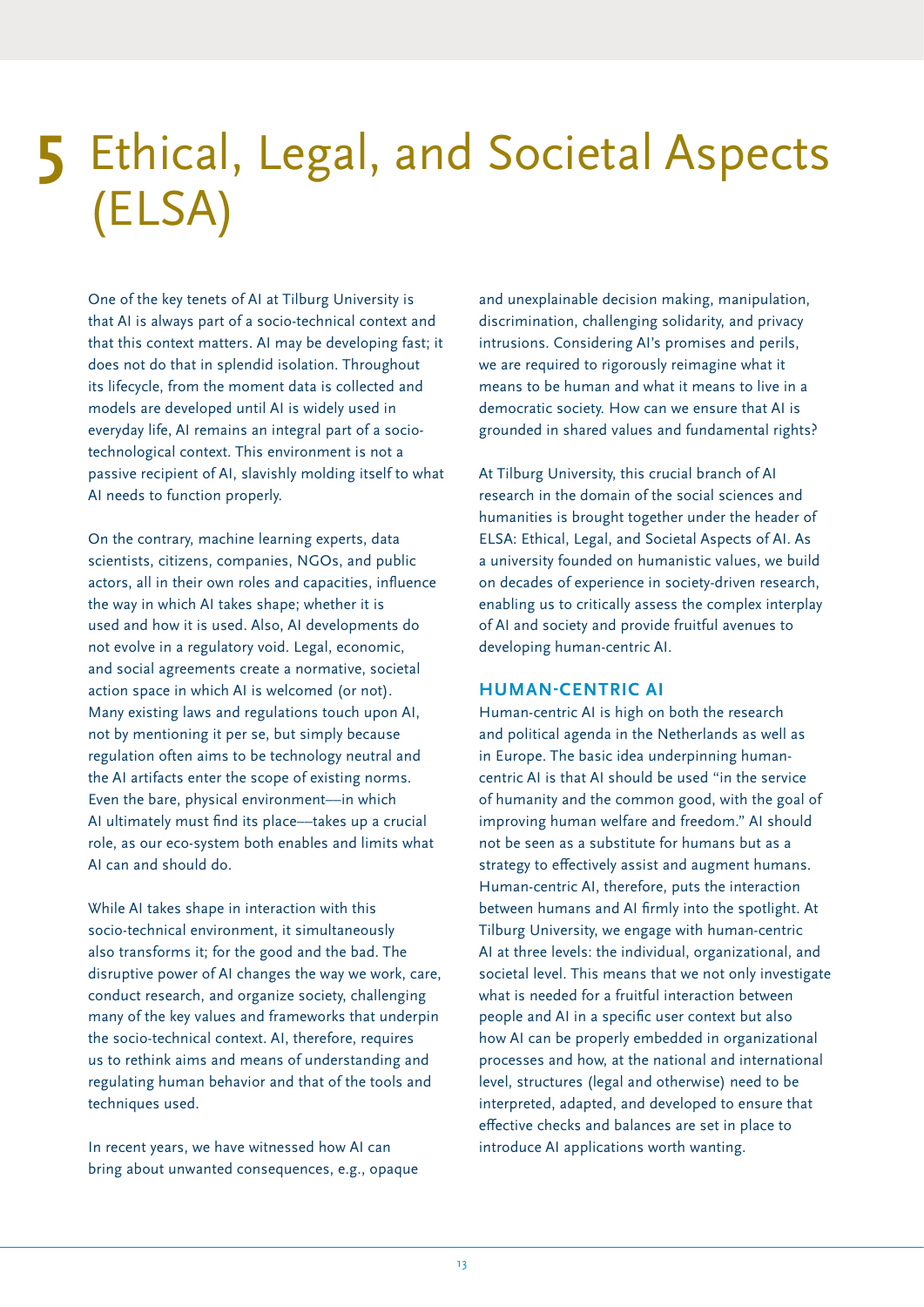To develop human-centric AI that is ethical, sustainable, and respects fundamental rights and values, three key themes are distinguished: explainable, fair, and trustworthy AI. At Tilburg University, these themes are explicitly identified as multidisciplinary themes. We are committed to bringing together our technical, legal, ethical, and societal expertise to gain a rich understanding of these themes.

#### **EXPLAINABLE AI**

Transparency, understood as making the operation and outcome of AI models and applications accessible, is an important prerequisite to counteract bias and discrimination through AI. Developing technical instruments for post-hoc explanations or deploying glassbox ML models are just two of the many strategies that have been created in the technological domain to deal with these problems.

Through our ELSA lens, we investigate how these instruments are deployed. Do experts blindly rely on these instruments? Can they critically assess and correct them? How do these interventions impact the decision-making process? Acquiring this knowledge is of utmost importance for successful adoption of these crucial tools.

Another fundamental question concerning explainable AI is what we mean by a meaningful explanation. Which requirements need to be set in terms of content and procedure to ensure that an explanation effectively leads to understanding? Here, the sociotechnical context comes into play again. At Tilburg University, for instance, we are investigating, in the context of healthcare, which levels of explainability in ML algorithms are needed to ensure a trusting doctor-patient relationship.

Whereas, for AI experts, explainable AI is important to develop robust systems, on the work floor, employees engaging with AI applications will have completely different demands. They want to know how they should interpret the outcomes of the AI application and how responsibility and accountability for decisions is organized. Such questions involve legal scholars (liability law, labor law), ethicists, social scientists (organizational sociology and psychology), and public administration (policies).

From an ethical point of view, explanations are needed to ensure that people can develop some form of meaningful autonomy in a data-driven society that respects their human dignity. This is particularly of interest in the health domain where AI applications are increasingly used in diagnosis and treatment and where patients are in a vulnerable and dependent position. But, also in the judiciary, where AI expert systems are introduced to assist judges and clerks, explanations are a *sine qua non* for a responsible uptake.

From a data protection perspective, explanations are required to ensure that data subjects can exercise control over what happens with their personal data and, simultaneously, hold companies and public actors accountable for their decisions. For regulatory bodies, explainable AI is key to developing meaningful oversight and auditable AI systems.

The deep-felt need to "open up the black box" is also intrinsically intertwined with fundamental questions in the domain of intellectual property law: If and how can you "own" a deep learning model and to what extent are you obliged to share information on that model? At Tilburg University, we are well equipped to tackle these questions from a multidisciplinary perspective.

#### **FAIR AI**

From facial recognition systems that are biased against black persons to fraud detection systems that predominantly target people with a lower socio-economic background: increasingly, incidents lay bare the discriminatory impact AI can have. Stopping AI-induced unfair treatment by developing "discrimination-aware data mining" or "fairness-aware machine learning" is, therefore, high on the agenda of the ML community. At Tilburg University, we investigate if and how it is possible to translate legal principles into non-discrimination constraints, which could become part of the actual design of algorithms.

We understand that fairness covers a variety of ideas and definitions, such as, equity, impartiality, egalitarianism, non-discrimination, and justice to name just a few. Building on our work in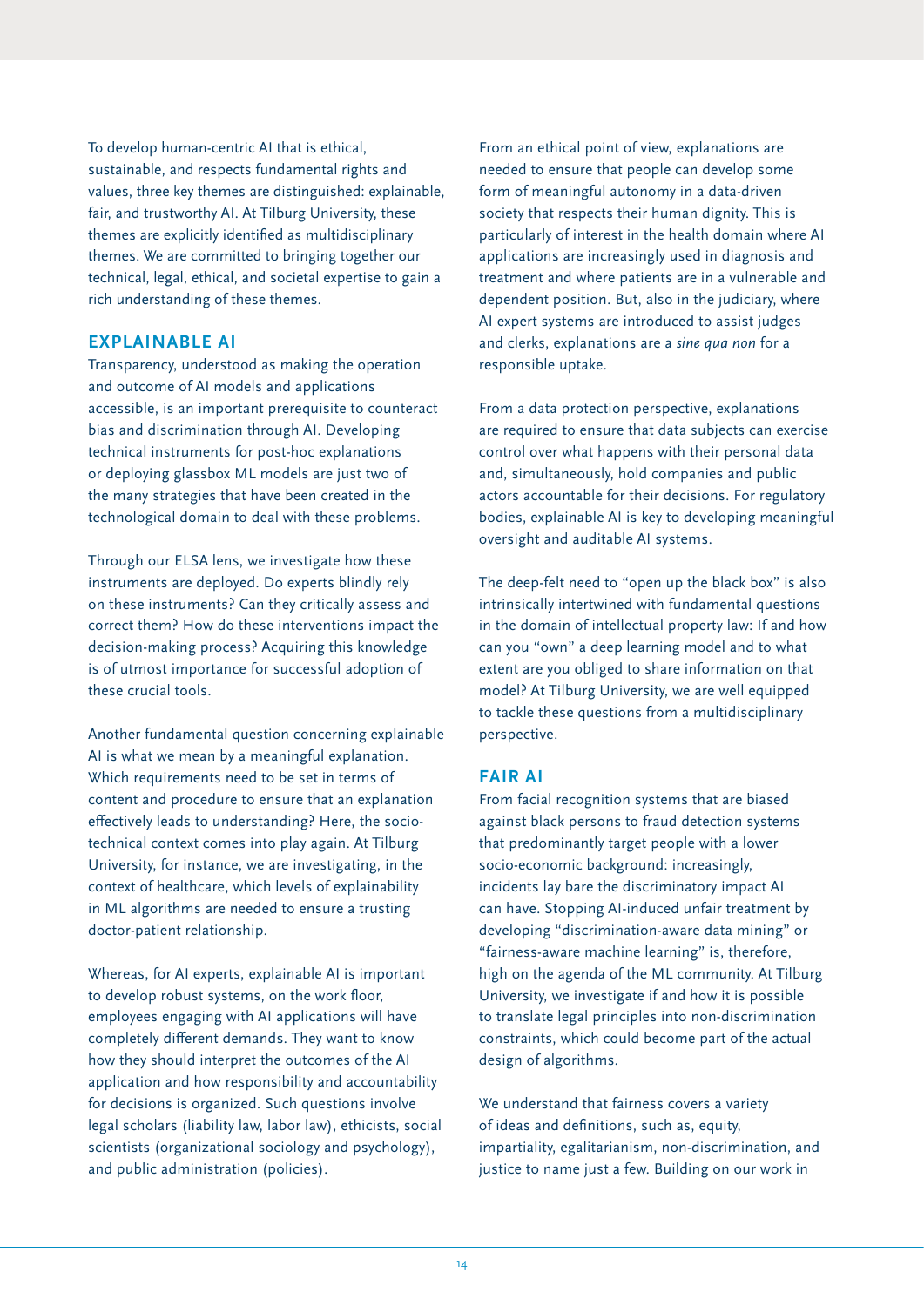political philosophy and ethics, we are developing a rich understanding of what fairness entails, not merely focusing on the outcomes of data-driven decisions, providing equal treatment between individuals or between groups of individuals, and at the same time addressing questions concerning procedural fairness. Specific attention is paid to *data justice:* how to ensure that people are "made visible, represented, and treated as a result of their production of digital data" in a fair way.

We combine this stance of theoretical and conceptual research with hands-on, bottomup approaches, e.g., citizen-science projects, ethnographic research, and collaborations with public and private stakeholders. By replenishing our theoretical knowledge with on-the-ground insights and experiences of communities affected by AI applications, we get a nuanced understanding of how AI takes shape in practice and to what extent fairness formalizations hold up in real life.

Fairness objectives are also central to the design of an inclusive digital market; where different legal regimes like competition, data protection, and consumer law are becoming increasingly interconnected. Due to new data analytics technologies, companies can manipulate consumers by exploiting their biases and vulnerabilities, or they can engage in unfair competition by homogenizing and personalizing prices. Our legal researchers work on regulatory mechanisms such as licensing regimes, competition remedies, data-sharing obligations, property rights, and community engagement to operationalize fairness in the market context. Specific attention is paid to platformization, the arrival of new gatekeepers, commodification, and the autonomy of both individuals and businesses in the market.

#### **TRUSTWORTHY AI**

Trust is a crucial building block for a flourishing democratic society. Citizens must be confident that their fundamental rights are protected, their interests are represented, and their freedoms are respected. Since AI is increasingly shaping that society, it is no surprise that building trust in the development, deployment,

and use of AI and data-driven applications has become a focal point of AI policies. However, as individuals might trust certain technologies that should not be trusted, it is of utmost importance that AI is also worthy of that trust. To what extent are people, for instance, willing to engage in selfdisclosure when interacting with chatbots? The benefits of AI can only be reaped if risks are addressed simultaneously.

A first and fundamental question that we address in our philosophical and ethics research is: what are we actually talking about when we talk about trustworthiness? Which conditions need to be met to speak of genuine, trustworthy, and responsible AI? Although trustworthy AI has been widely embraced as an important prerequisite for AI developments, what it means to be trustworthy (as a technology and as an actor employing that technology) remains rather vague. At Tilburg University, we believe that we can only engage in state-of-the art AI research if we are clear about the meaning and reach of the concepts that we adopt. Therefore, we invest in a firm conceptual basis for our ELSA AI research.

Trustworthy AI is intrinsically intertwined with reliability and safety. After all, AI can only take the interests of citizens truly at heart if it does not cause harm or act in undesirable ways. However, the growing autonomous and complex behavior of AI applications challenges our ability to maintain meaningful oversight and control. For instance, our philosophers explore how the use of AI tools in the military context interact with responsibility and accountability as these tools increasingly act independently. Also, the growing complexity of AI-driven supply chains leads to the need for more and new forms of accountability and cooperation between economic actors. In addition, the growing distance between the decisions made by AI developers and how these outcomes impact real life challenges our ideas of responsibility in a moral, social, and legal sense.

Broader governance issues regarding AI systems are part of Tilburg University's ELSA AI research as well, for instance, involving governance structures, the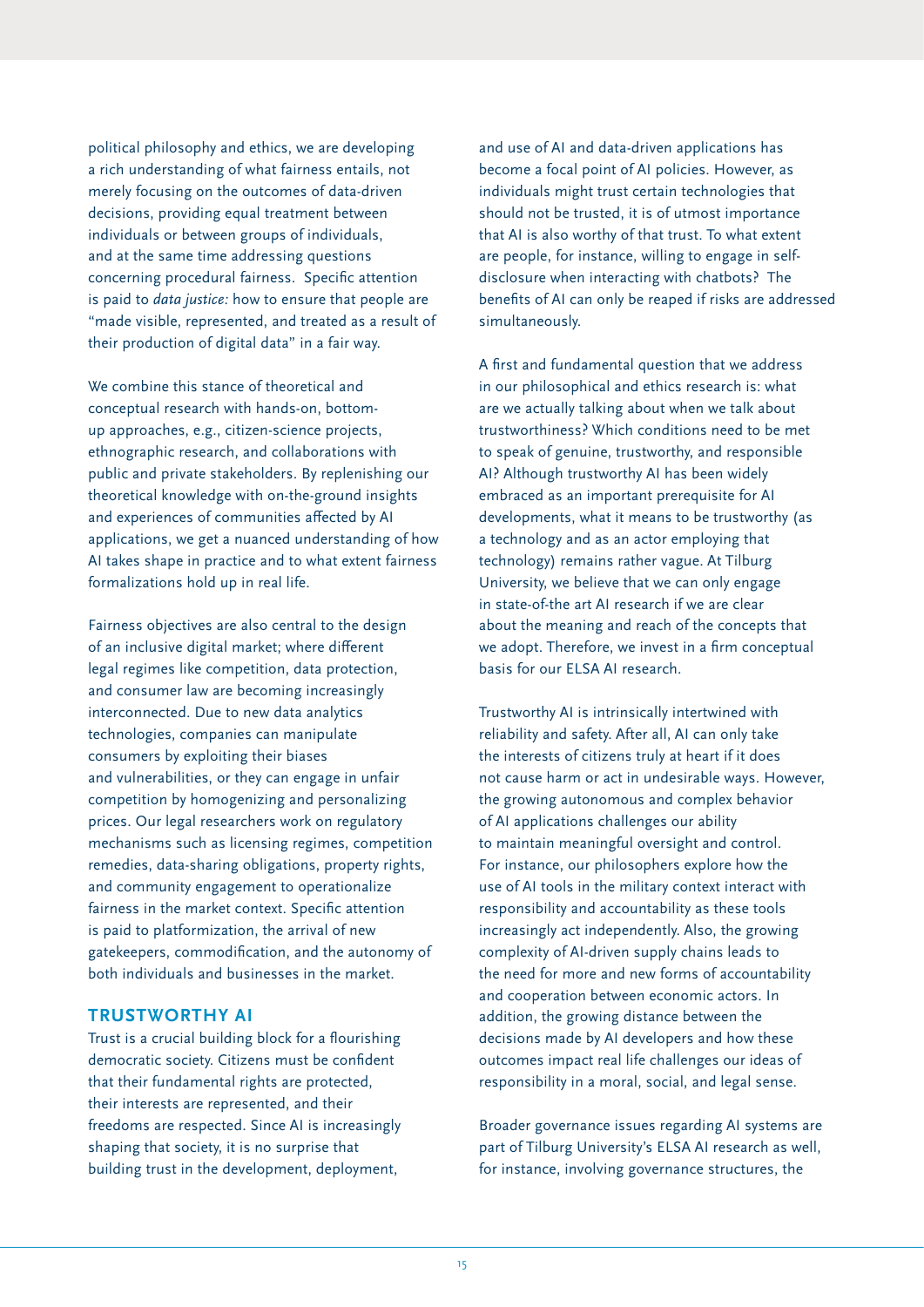allocation of responsibility, liability, and duty of care in the AI context. Practical examples include what the role of Institutional Review Boards or shareholder engagement could be to ensure that companies use AI in a trustworthy manner.

Specific attention is also paid to corporate social responsibility, the moral competences of data scientists and ML experts to develop trustworthy AI, public-private partnerships in the domain of cybersecurity, and the role of public actors in safeguarding rule of law principles (e.g., in the domain of taxation and law enforcement).

Do we need AI specific regulation to ensure trustworthy AI? This question has tentatively been answered now that the European Commission has launched its proposal for an AI Act in April 2021, regulating the whole sphere of high-risk AI systems. Is this the right approach? Are the proposed distinctions and regulatory and enforcement mechanisms adequate, effective, and efficient? Do they (unnecessarily) hamper innovation? What do measures such as these mean for practice? Questions such as these form part and parcel of the ELSA research within Tilburg University, where not only regulation but also its impact in different contexts, from self-driving cars to new data intermediaries, healthcare robots, and chatbots, is considered.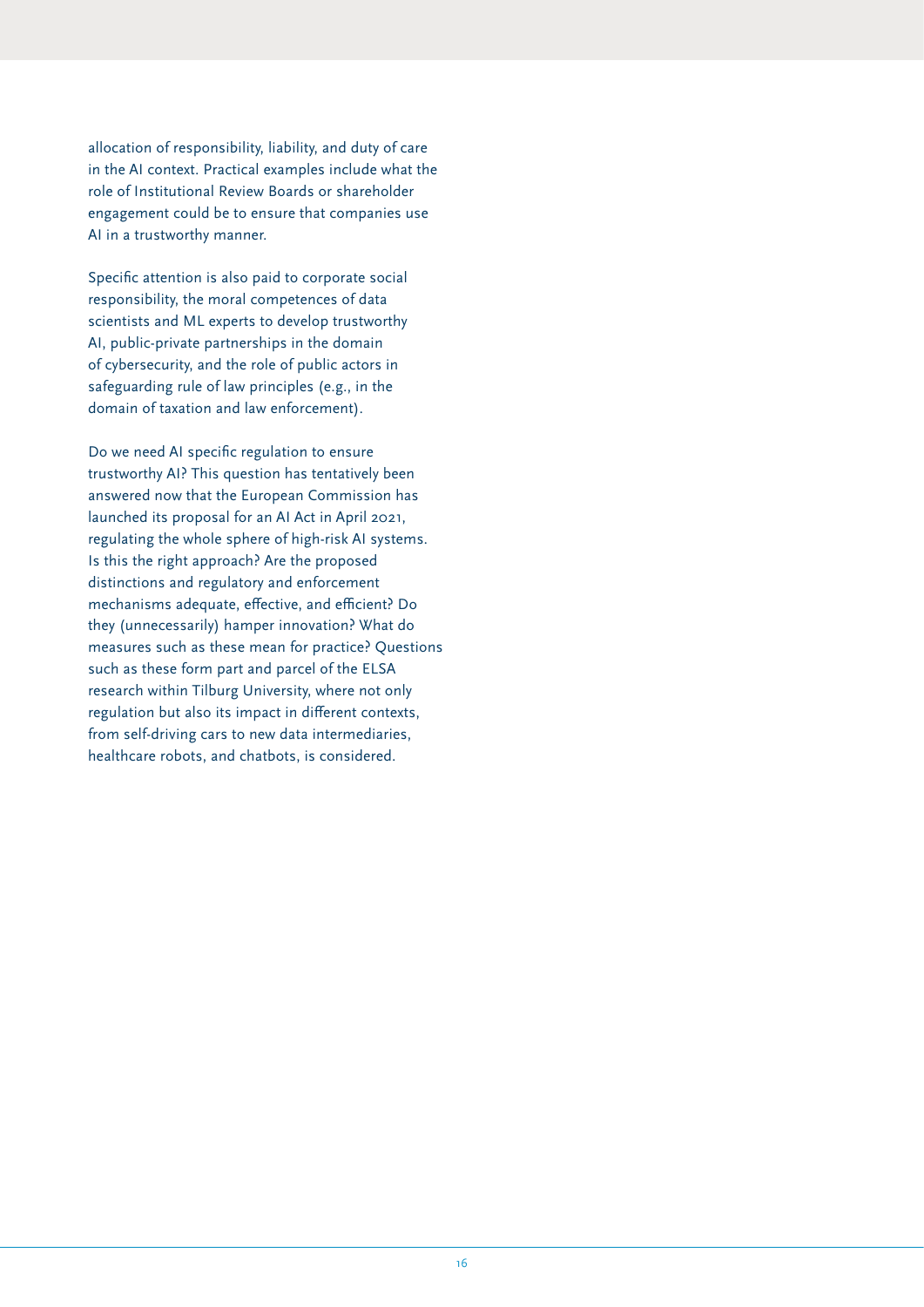# <span id="page-16-0"></span>**6** AI Application Spaces

Tilburg University's education and research have a strong connection with and focus on society. The possibilities, potential, effects, and impact, among others, of new innovations and technologies is a key aspect of doing socially relevant research at Tilburg University. AI is increasingly intersecting with various aspects of our society in an increasing range of fields and application domains. Vice versa, an increasing number of fields, domains, and sectors are looking to artificial intelligence to further advance their performance and open up new possibilities. These not only include the valorization of knowledge to explore new avenues of innovation, develop business models, and improve the performance of organizations but also provide insights and solutions to strengthen our society against threats, boost the resilience of our communities, and support the development of an equal and inclusive society. In short, the advancement of the AI field brings about new possibilities to advance society.

However, to successfully leverage this potential, manage the associated risks, and bring about societal chance, having knowledge about AI is a necessary but insufficient condition. The analogy can be made with a carpenter's toolbox. When a painting needs to be hung, there are various tools available in the carpenter's toolbox to achieve the task, ranging from hammers to drills and from nails to anchors. However, it depends on the size and weight of the painting, the wall on which the painting needs to be hung, the quality of the work needed, and the skills of the carpenter to decide which tools are best suited for the job. Similarly, the "AI toolbox" is ever expanding as more possibilities and tools get added. Nevertheless, the impact depends on the ability to use the right tool for the right job. This requires not only knowledge of what is available in the toolbox but also an understanding of the situation in which an AI solution would be applied.

The various AI technologies and their implementations provide a set of diverse and versatile tools that can be used in a wide range of challenges. Nevertheless, it requires knowledge about the situation and the context to provide a "best fit." If we want to tap into the potential of AI to move society forward, we need to combine and connect the AI specific knowledge with the specific requirements, needs, and challenges of various application domains. Tilburg University, with is broad societal interest, its academic profile, and longstanding research focus on the intersection of technologies and society, is perfectly positioned to research, facilitate, and develop this "fit." Therefore, the intersection of AI development and our society in the broadest sense is a key focus at Tilburg University and closely aligned with its overall research and educational agenda. In fact, programs such as Mindlabs (education) and We Care and Tranzo (healthcare) have shown how Tilburg University is already exploring these domain-specific connections with success.

#### **A TAXONOMY OF APPLICATION DOMAINS**

To further support these developments, the AI application spaces provide a common frame of reference both for researchers, staff, and students within the university and for external partners of the university, serving to bring people with shared interests together as well as identifying potential areas for development. These spaces are based on the classification structure of the AI Sectors introduced by The Dutch AI Coalition<sup>2</sup>. These application spaces have been adopted to the various fields of study, interests, and expertise of Tilburg University stated in the table below. In the appendix, a more extensive overview of this mapping can be found.

2 Toepassingsgebieden Nederlandse AI Coalitie [https: //nlaic.com/](https://nlaic.com/toepassingsgebied/) [toepassingsgebied/https://nlaic.com/toepassingsgebied/](https://nlaic.com/toepassingsgebied/)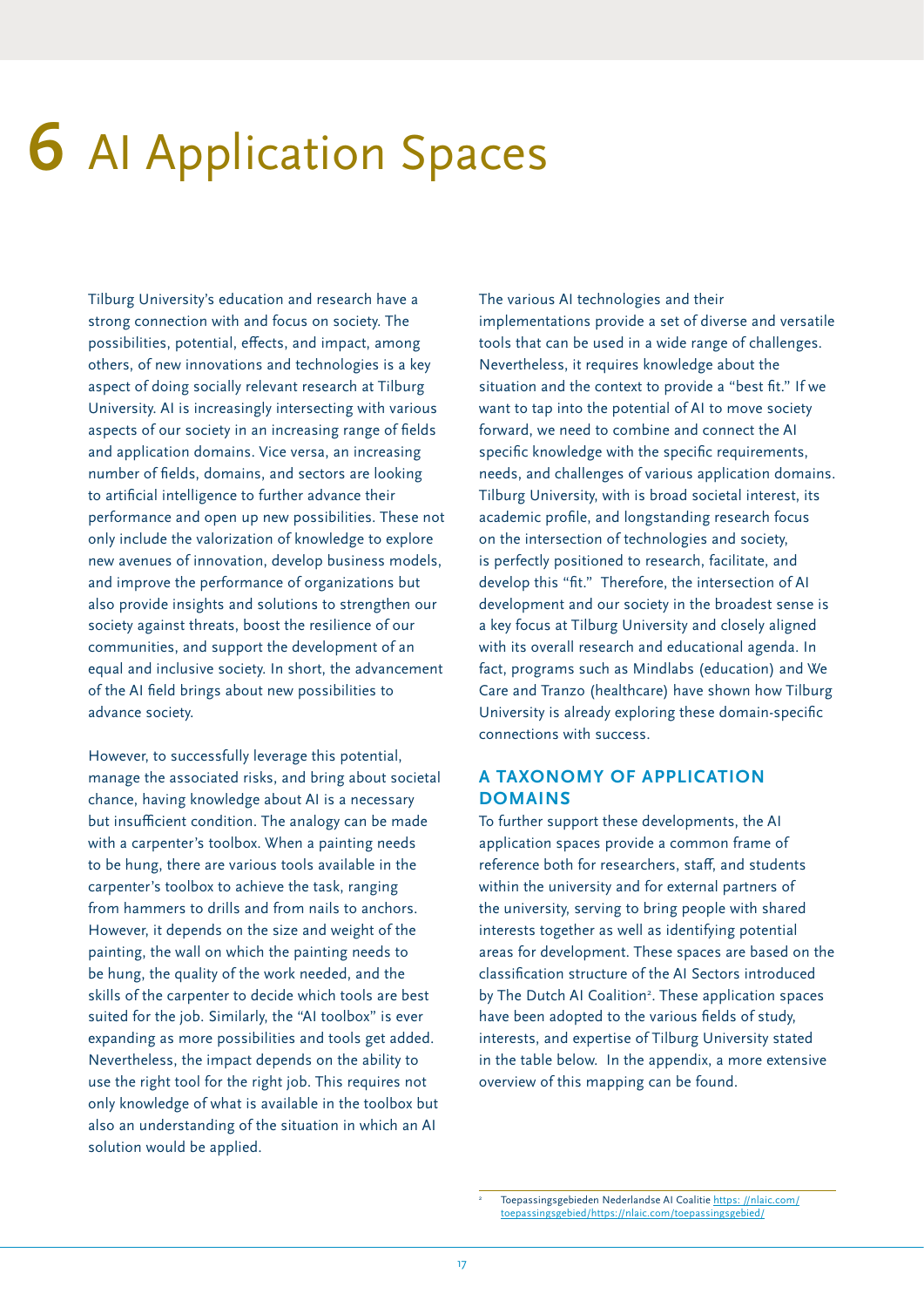| <b>Application space</b>            | <b>Description</b>                                                                                                                                                                                                                                                                                                                                                                                                                                                            |
|-------------------------------------|-------------------------------------------------------------------------------------------------------------------------------------------------------------------------------------------------------------------------------------------------------------------------------------------------------------------------------------------------------------------------------------------------------------------------------------------------------------------------------|
| Agriculture and<br><b>Nutrition</b> | Artificial intelligence has an impact on the Agro Food sector in how agriculture is<br>executed as well as on the consumption of food. Digitalization of the production,<br>trade, and consumption of food offers opportunities to use AI for more efficient and<br>sustainable food systems.                                                                                                                                                                                 |
| <b>Built Environment</b>            | The design, construction, and engineering sectors contribute considerably to solving<br>major social problems. This includes realizing affordable housing; the construction<br>of sustainable buildings; contributing to the energy transition; water safety in the<br>Netherlands; and realizing the infrastructure for self-propelled cars and super-fast<br>trains                                                                                                         |
| Culture & Media                     | For a structural and efficient application, more demand-driven AI research is needed.<br>Within the Culture and Media sector, content is produced for a variety of groups and<br>distributed through a variety of channels such as television programs, exhibitions,<br>debates, and concerts                                                                                                                                                                                 |
| Defense                             | The Dutch Ministry of Defense is keen to act on the following developments: decision<br>support systems, data analysis, information-controlled action, predictive maintenance,<br>and the improvement of sensors such as radar and sonar.                                                                                                                                                                                                                                     |
| Education                           | Artificial intelligence will play an essential role in innovation of education, education<br>logistics, and cooperation within and outside the education chain. AI can accelerate<br>the current development of personalization of education by supporting students in<br>their learning pathways.                                                                                                                                                                            |
| Energy & Sustainability             | The ambition is to use AI to achieve a reduction in energy use and to strengthen the<br>energy infrastructure and transition to infrastructure projects with a favorable climate<br>impact, thus benefiting the environment.                                                                                                                                                                                                                                                  |
| <b>Financial Services</b>           | The financial services industry has gone through enormous developments often<br>signaled by the increased use of (digital) technologies such as big data, APIs, cloud<br>computing, and robotization. These developments-together with significant changes<br>in regulation-have a substantial impact on the financial sector.                                                                                                                                                |
| Healthcare                          | AI is changing the daily work of healthcare professionals and the way we manage the<br>health of our citizens and care for patients. The pace of this change is accelerating.<br>AI offers opportunities to improve the population's health and alleviate the ever-<br>increasing pressure on the healthcare systems.                                                                                                                                                         |
| Mobility, Transport &<br>Logistics  | Mobility, Transport, and Logistics are prime drivers of the Dutch economy. There is<br>a need to strengthen the Dutch competitive position and provide solutions to social<br>issues such as employment, traffic safety, sustainability, congestion, comfort, and air<br>quality and stimulate innovation in mobility developments.                                                                                                                                           |
| Port & Maritime                     | The urgency for the Dutch port/maritime industry to remain at the forefront digitally<br>is enormous. Opportunities for international cooperation are expected, and at the<br>same time, there is fierce competition. Consequently, it is vital that the sector is<br>autonomously able to apply state-of-the-art AI technology and further develop the<br>necessary knowledge and skills in this field.                                                                      |
| <b>Public Services</b>              | Artificial intelligence offers many opportunities for optimizing public services. As<br>more and more good quality data become available, the possibilities for governments<br>to make use of this will increase in the coming period. These opportunities must be<br>fully exploited, taking into account the risks and public values as well as fundamental<br>rights.                                                                                                      |
| Security, Peace & Justice           | Safety in the Netherlands is under pressure, not only the physical safety of citizens<br>and our infrastructure but also our digital safety. The threat from professional<br>criminals is growing, and there are "state actors" who focus on digital economic and<br>political espionage as well as digital sabotage. The deployment of AI offers excellent<br>opportunities in a digitalizing era strengthening our security, in both the judicial and<br>the defense chain. |
| Technical Industry                  | Dutch industry is in the midst of a digitalization transformation that offers many<br>new opportunities, and AI plays a vital role-both in the field of applications and<br>in business models. The technology industry as a whole must succeed in this<br>transformation as technology is necessary to meet a number of the significant societal<br>challenges we face now, such as energy, environment, climate, care, and safety.                                          |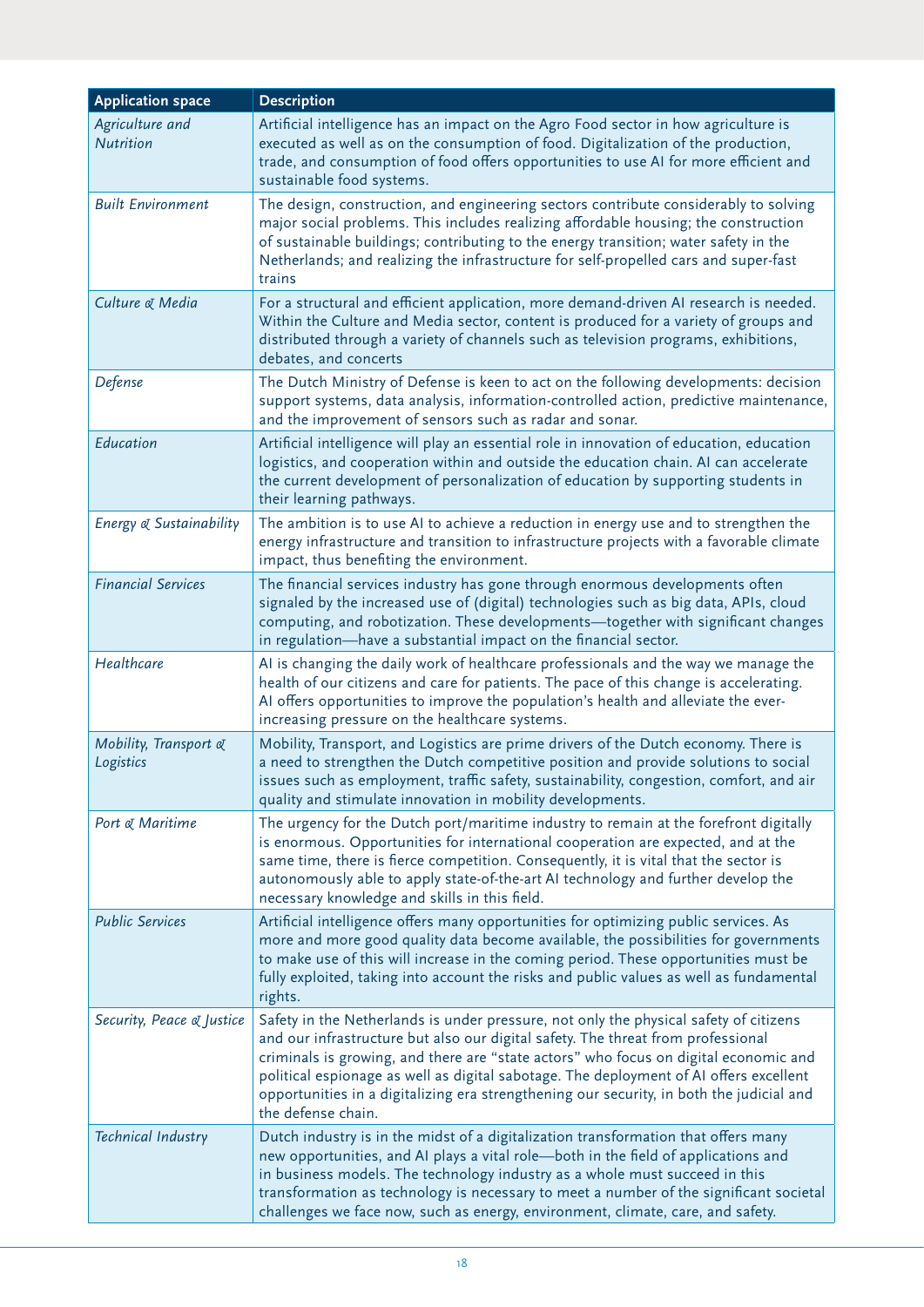#### **CREATING CONNECTIONS**

The initial exploration of the various application spaces shows the tremendous potential that AI and related applications have for our society but also illustrates the challenges ahead in successfully leveraging this potential to advance these sectors. At the same time, ongoing projects, research, and various initiatives at Tilburg University show that also within the university these domain-specific AI applications are already being explored.

Within and around the university there is a large potential to leverage academic knowledge in the field of the artificial intelligence. To build on this potential, these application areas need to be further developed and explored by creating meaningful connections within and around the university. TAISIG aims to establish these connections through three steps: (1) identifying the potential, (2) combining & gathering expertise, (3) advancing society.

#### **IDENTIFYING POTENTIAL**

There are various application areas, and within each of these spaces, there are multiple sub questions, challenges, and opportunities to be found. One approach is to look outward towards funding opportunities, developments in society, and questions arising in the various application domains. Tilburg University could adapt to external opportunities and, subsequently, mobilize and develop the necessary resources, knowledge, and capacities to connect to these opportunities. At the same time, there are various initiatives and research activities ongoing within the university. Therefore, a second, more introspective approach, can be followed as well, in which the *existing* Tilburg University capacities, research, and developments are the starting point.

A more outward looking approach will likely result in higher relevance, new opportunities, and stronger connections with the relevant challenges in the application areas but would require the mobilization of resources while building on the existing developments within the university provides a strong base and connection. Therefore, a combined approach is needed: finding both the relevant challenges and opportunities as they occur in the 3

application spaces as well as identifying the ongoing work within the university in these application areas.

A first exercise of identifying the potential has been conducted during the TASISIG event on July 1, 2021. In this online event, we presented the participants with the above-mentioned application spaces and asked them to assess the opportunity (extrospective) as well as the relevance (introspective). See the inset below for more details. It is recommended that this would be a continuous and recurring exercise to ensure the (continuous) alignment between Tilburg University's expertise, profile, and focus and the development in the application domains, technical fields, and society in general.

#### **COMBINING EXPERTISE**

Applying and leveraging AI technology in specific application domains requires different expertise to be brought together. This pertains to both the expertise within the university and those outside. Building a successful collaboration with external stakeholders in the different application domains requires the combination of various AI knowledge areas, including those listed in the previous sections.

To bring together this different expertise, infrastructures and modalities are needed. These allow experts to connect, exchange ideas, articulate challenges, and mobilize additional resources. Tilburg University has successfully provided such modalities for a range of fields. Tranzo, the scientific center for care and well-being of Tilburg University's School of Social and Behavioral Sciences builds a bridge between science and practice<sup>3</sup>. MindLabs<sup>4</sup> provide a virtual and physical space where staff, students, and partners can meet to work on technologies, including AI, and their interaction with human behavior.

#### **ADVANCING SOCIETY**

At Tilburg University, there are several examples that have successfully used such infrastructures to make these connections and deliver projects that *advance society* with the use of AI and related technologies. Here, we mention the following two impactful examples from the large set of possible

[https://www.tilburguniversity.edu/research/institutes-and](https://www.tilburguniversity.edu/research/institutes-and-research-groups/tranzo)[research-groups/tranzo](https://www.tilburguniversity.edu/research/institutes-and-research-groups/tranzo)

<https://www.mind-labs.eu/>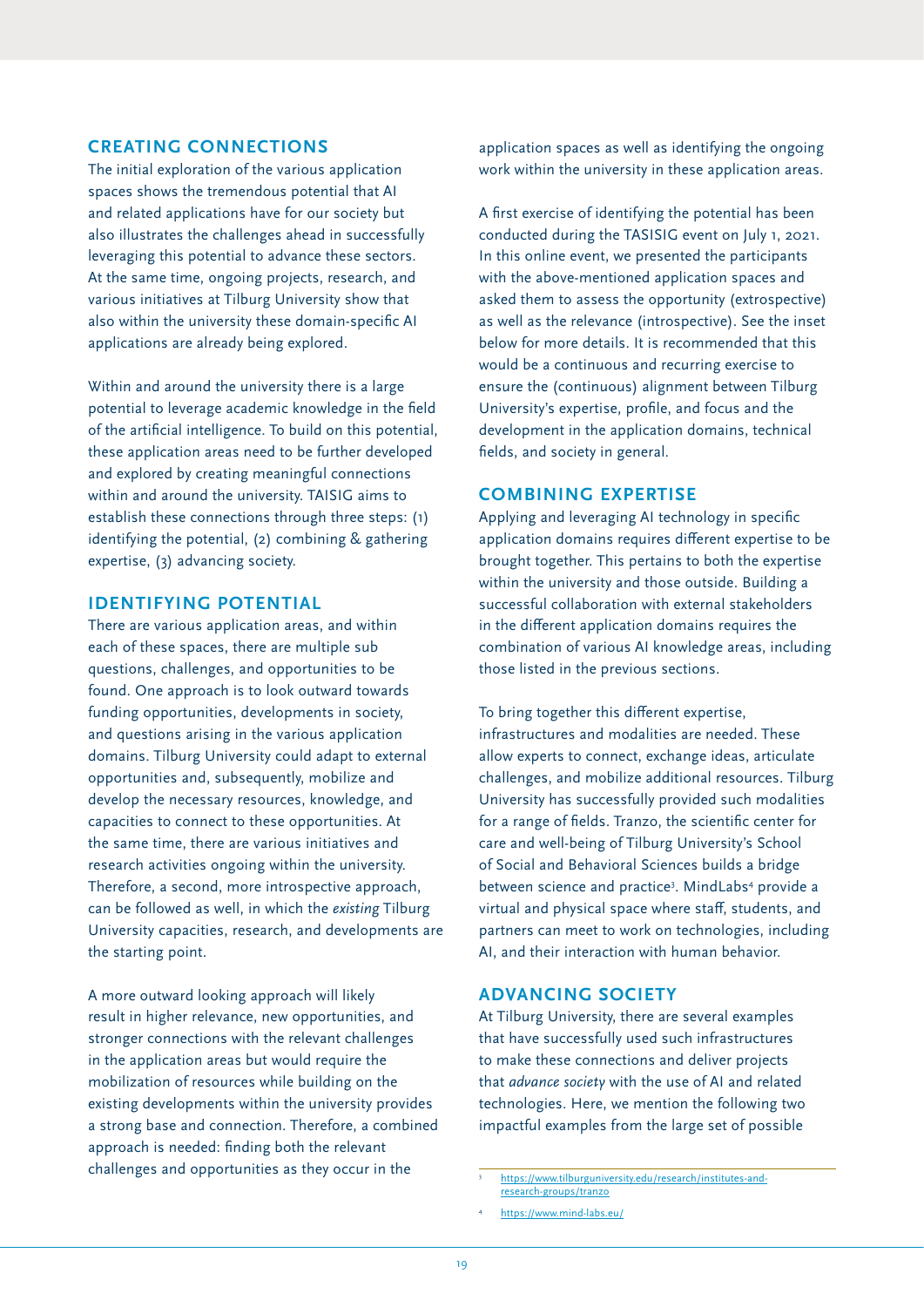alternatives. In the field of *healthcare,* for example, Dr. Elisabeth Huis in 't Veld of the Tilburg School of Humanities and Digital Sciences has developed a game app that, based on thermal images of the face, can predict whether somebody is about to faint<sup>5</sup>. In the application domain of *Culture & media,* Prof. Eric Postma at the Jheronimus Academy of Data Science in 's-Hertogenbosch has developed a Neural Network that attributes works of art to artists based on visual recognition<sup>6</sup>.

Tilburg University has a long track record of leveraging the potential of technologies for various societal challenges. Artificial intelligence represents and provides a new opportunity to address societal challenges on a scale that has rarely been seen before. Various initiatives in and around Tilburg University are already investigating this potential, including the dangers. To further enhance these efforts and expand in new areas, it is essential to bring together various expertise related to the technology in question, the ethical and legal considerations, and the domain specific knowledge. Much of this expertise and knowledge already exists or can be developed within the university community and its wider ecosystem and partnerships. To bring this knowledge together, the application domains play an important role. The introduced application domains can help to focus

on the ongoing efforts and provide a central point of reference for researchers and students from across the university and external stakeholders.

#### **EXERCISE: IDENTIFYING RELEVANCE & OPPORTUNITIES**

On July 1, 2021, the Tilburg University AI Special Interest Group hosted a special event to present and discuss the advancement of AI interests at the university. Part of this program was an interactive session in which participants were asked to reflect on the various application spaces and their relationship with and potential for Tilburg University. For each application area, participants were asked to indicate (1) the *relevance*, i.e., how close the application domain is to Tilburg university's existing interest, expertise, and research, and (2) the *opportunity*: i.e., to what extend can Tilburg be involved.

In the online session, the 75 participants provided their input through an online survey, followed by a brief discussion about the outcomes and how to move forward. The input related to areas that are close to the ongoing initiatives within Tilburg University in the field of AI application domains, such as public services and education. Participants also indicated that that some areas are currently not sufficiently explored although they could have a higher



https://www.tilburguniversity.edu/magazine/needle-fear

<https://ericpostma.nl/publications/NoordHendriksPostma2015.pdf>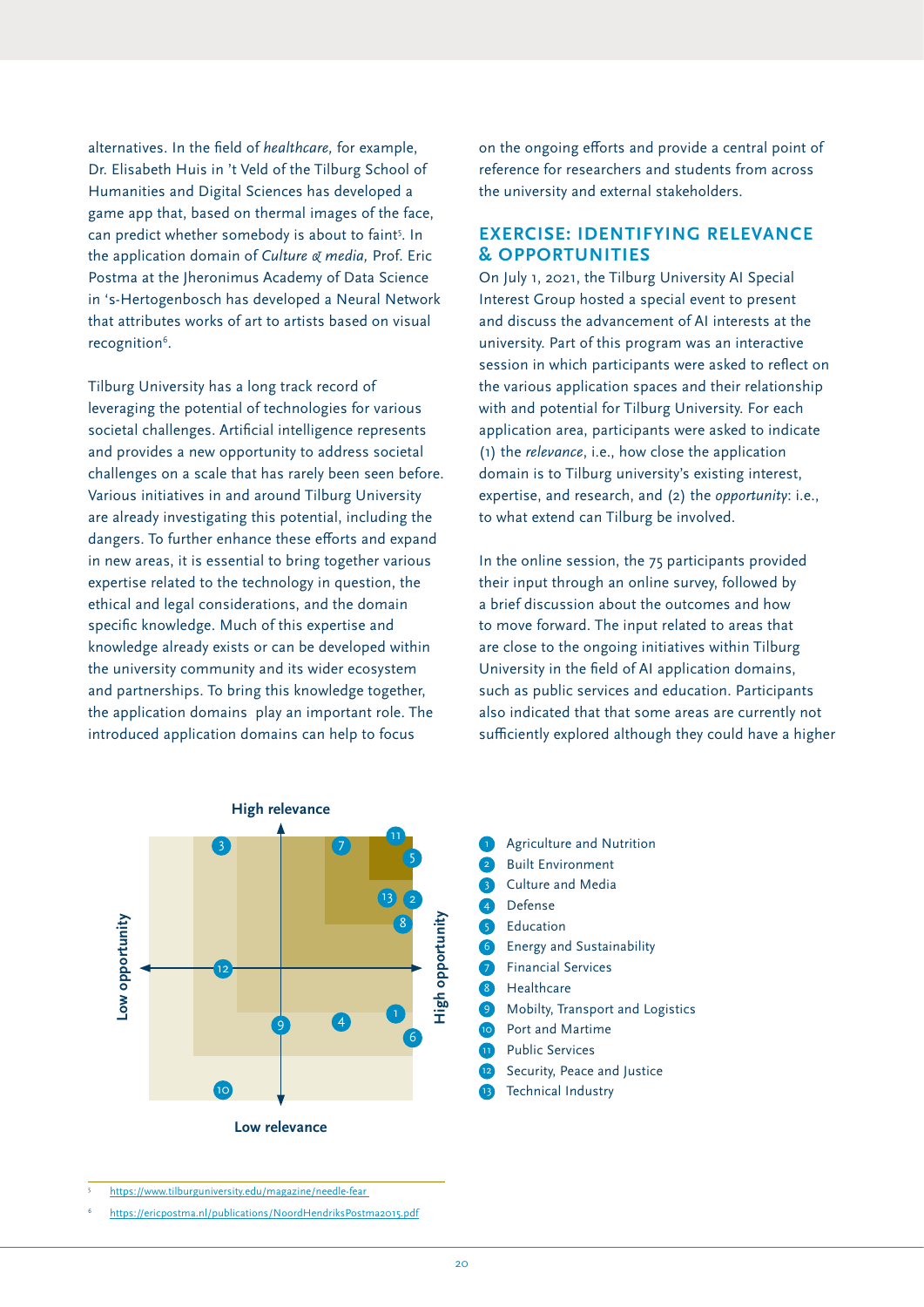potential (Port & Maritime for example) or areas that have a high potential but could be given more relevance (Healthcare, Technical industry).

Of course, these results are not representative for the entire university. Nevertheless, it shows how the application domains can be used to identify potential areas for development. The assessment itself can be conducted not only on a larger scale but also over time to see how the university is developing in various areas. In any case, an exercise like this supports the discussion on strategic areas for development and exploration for the university.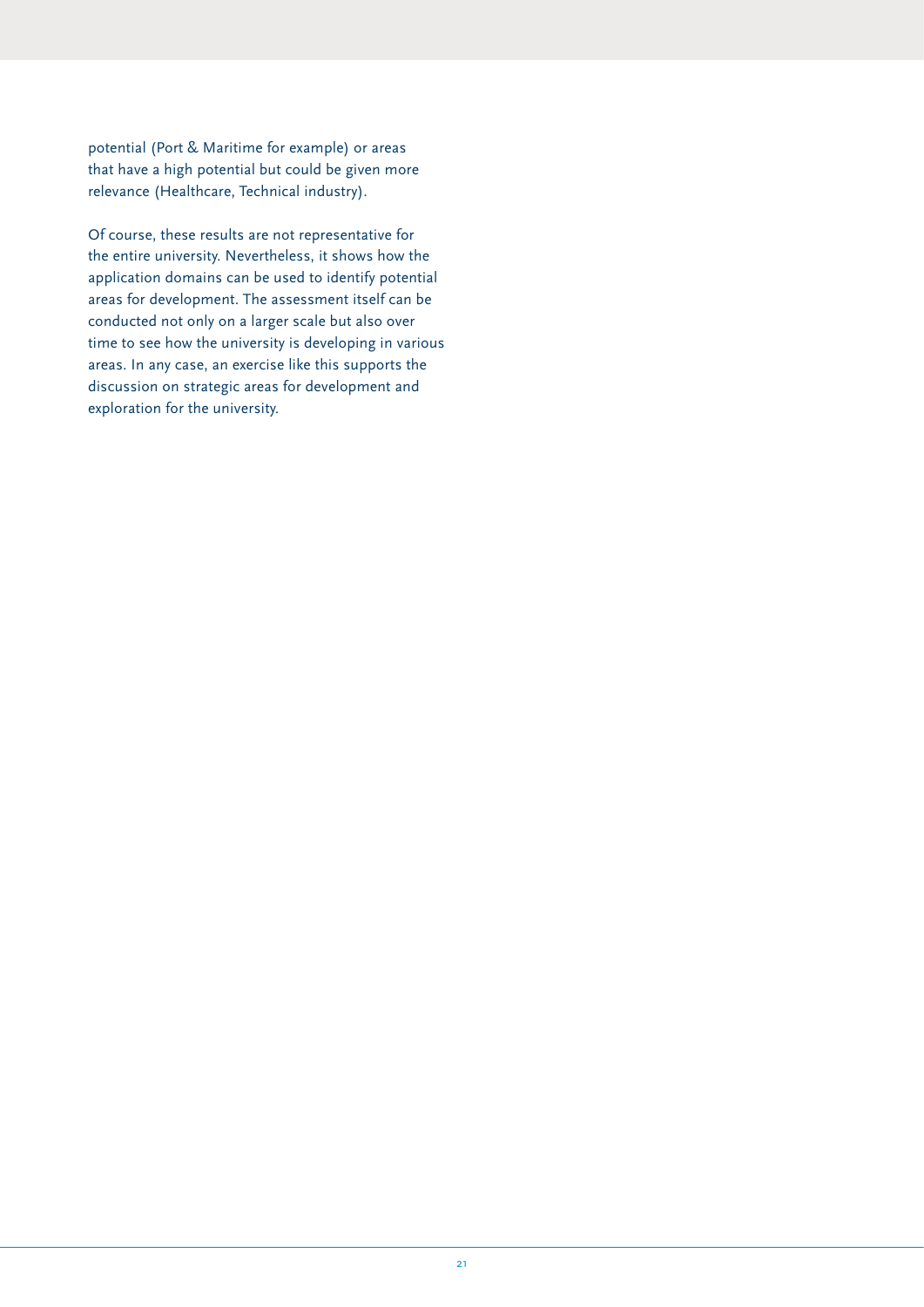## <span id="page-21-0"></span>Appendix 1. Scientific Strengths

| <b>Strength</b>                                   | <b>School</b> | <b>Department</b> |
|---------------------------------------------------|---------------|-------------------|
| <b>Affective Computing</b>                        | <b>TSHD</b>   | <b>CSAI</b>       |
|                                                   | <b>TSHD</b>   | CC                |
| Algorithms Versus Human Decision Making           | <b>TLS</b>    | <b>TILT</b>       |
| Al for Gaming                                     | <b>TSHD</b>   | <b>CSAI</b>       |
| Autonomous Agents                                 | <b>TSHD</b>   | <b>CSAI</b>       |
| <b>Brain and Bio-Signals</b>                      | <b>TSHD</b>   | <b>CSAI</b>       |
|                                                   | <b>TSB</b>    | <b>CNP</b>        |
| Cognitive (Neuro-) Science                        | <b>TSB</b>    | <b>CNP</b>        |
|                                                   | <b>TSHD</b>   | <b>CSAI</b>       |
|                                                   | <b>TSHD</b>   | CC                |
| Computational Linguistics & Psycholinguistics     | <b>TSHD</b>   | <b>CSAI</b>       |
|                                                   | <b>TSHD</b>   | CC                |
| <b>Computer Vision</b>                            | <b>TSHD</b>   | <b>CSAI</b>       |
| Cybersecurity                                     | <b>TLS</b>    | <b>TILT</b>       |
| Data-Driven Markets                               | <b>TiSEM</b>  | <b>ECO</b>        |
| Data-engineering and Analytics                    | <b>TiSEM</b>  | <b>EOR</b>        |
|                                                   | <b>TSHD</b>   | <b>CSAI</b>       |
| Data Protection & Privacy                         | <b>TLS</b>    | <b>TILT</b>       |
| <b>Decision Making</b>                            | <b>TiSEM</b>  | <b>EOR</b>        |
|                                                   | <b>TSHD</b>   | <b>CSAI</b>       |
| Deep Learning                                     | <b>TSHD</b>   | <b>CSAI</b>       |
| e-Health and e-coaching                           | <b>TSB</b>    | <b>TRANZO</b>     |
|                                                   | <b>TSHD</b>   | CC                |
| Explainable, Fair, and Trustworthy AI             | <b>TLS</b>    | <b>TILT</b>       |
|                                                   | <b>TSHD</b>   | <b>CSAI</b>       |
| Face Analysis and Synthesis                       | <b>TSHD</b>   | <b>CSAI</b>       |
| Human - Al Interaction                            | <b>TSHD</b>   | <b>CSAI</b>       |
|                                                   | <b>TSHD</b>   | CC                |
| <b>Intelligent Supply Chains</b>                  | <b>TiSEM</b>  | <b>MGMT</b>       |
| <b>Legal Analytics</b>                            | <b>TLS</b>    | <b>TILT</b>       |
| Moral Improvement With AI                         | <b>TLS</b>    | <b>TILT</b>       |
| Regulation of Socio-Technical change              | <b>TLS</b>    | <b>TILT</b>       |
| <b>Robotics</b>                                   | <b>TSHD</b>   | <b>CSAI</b>       |
| "Smart" Surveillance                              | <b>TLS</b>    | <b>TILT</b>       |
| Statistical Analysis of Big Data & Streaming Data | <b>TiSEM</b>  | <b>MAR</b>        |
|                                                   | <b>TSB</b>    | M&T               |
| Vocal and Speech Analytics                        | <b>TSHD</b>   | <b>CSAI</b>       |
| Virtual, Augmented & Mixed Reality                | <b>TSHD</b>   | <b>CSAI</b>       |
|                                                   | <b>TSHD</b>   | CC                |
| Wearable Devices: Data Collection & Data Analysis | <b>TSB</b>    | <b>TESC</b>       |
|                                                   | <b>TSHD</b>   | <b>CSAI</b>       |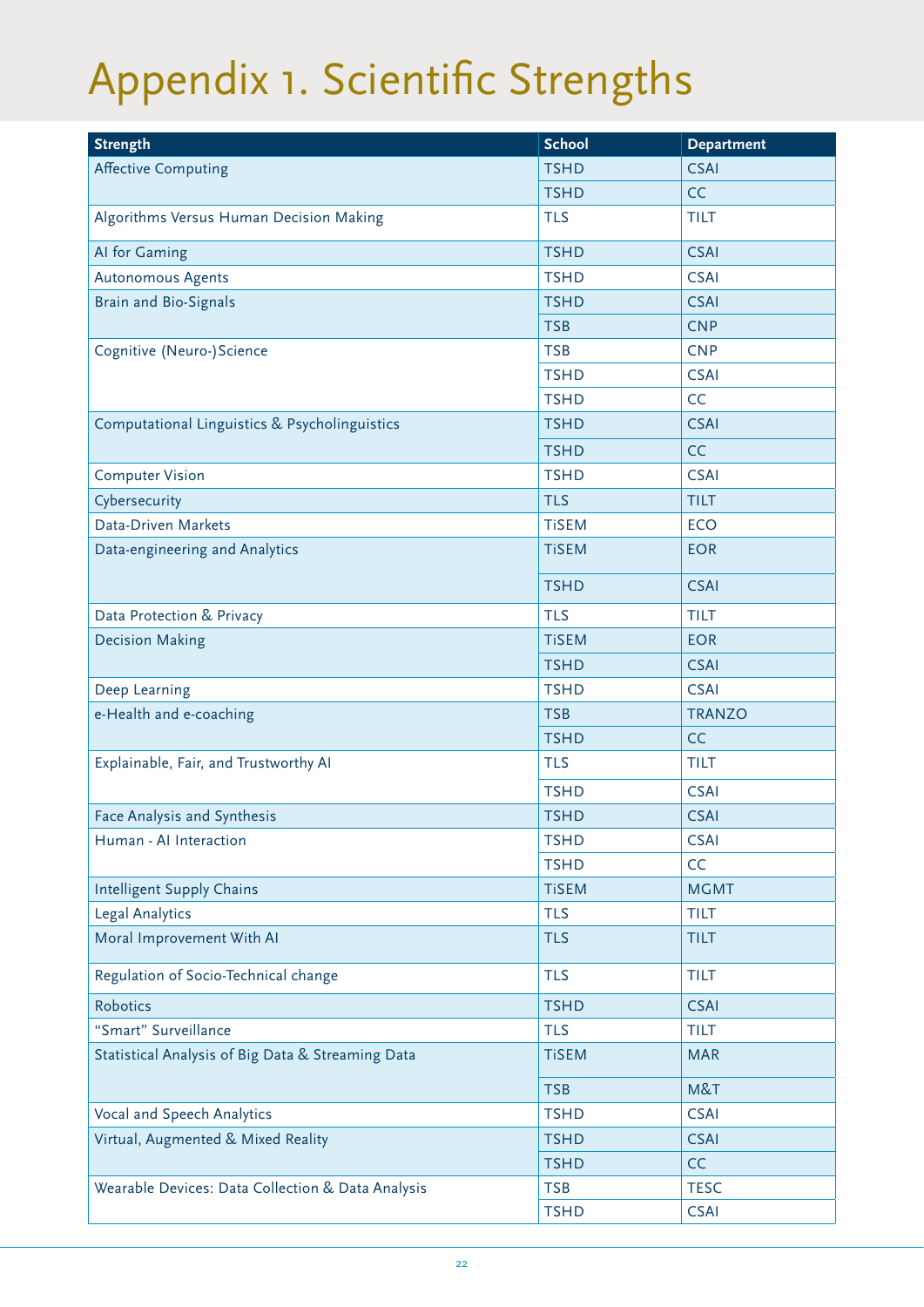## <span id="page-22-0"></span>Appendix 2. Network Participation

#### **NETWORKS**

| T.              | KION (Kunstmatige Intelligentie Opleidingen Nederland). | Emmanuel Keuleers, Henry Brighton                                       |
|-----------------|---------------------------------------------------------|-------------------------------------------------------------------------|
| $\overline{2}$  | VSNU Knowledge Table AI                                 | Emile Aarts, Boudewijn Haverkort                                        |
| 3               | <b>Brainport Al Hub</b>                                 | Boudewijn Haverkort                                                     |
| $\overline{4}$  | Netherlands AI Coalition (NL AIC)                       | Emile Aarts, Marie Postma                                               |
| 5               | KPMG Lighthouse board of advisors.                      | Linnet Taylor                                                           |
| 11              | <b>ICAI Labs</b>                                        | Eric Postma (JADS), Max Louwerse<br>(MindLabs)                          |
| 12              | ELSA Labs (NL AIC)                                      | <b>Emile Aarts</b>                                                      |
| 13              | <b>VSNU Digital Society</b>                             | Emile Aarts, Max Louwerse, Ton Wilthagen                                |
| 15 <sub>1</sub> | Commit <sub>2</sub> Data                                | Boudewijn Haverkort                                                     |
| 16              | Dutch Research Council (NWO)                            | <b>Emile Aarts</b>                                                      |
| 17              | <b>CLAIRE</b>                                           | Emile Aarts, Eric Postma, Pieter Spronck,<br>Max Louwerse, Marie Postma |
| 18              | Big Data Value Association (BDVA)                       | <b>Mirjam Siesling</b>                                                  |
| 23              | European Association for Al                             | Eric Postma en Pieter Spronck                                           |
| 25              | Benelux Association for AI (BNVKI)                      | Eric Postma en Pieter Spronck                                           |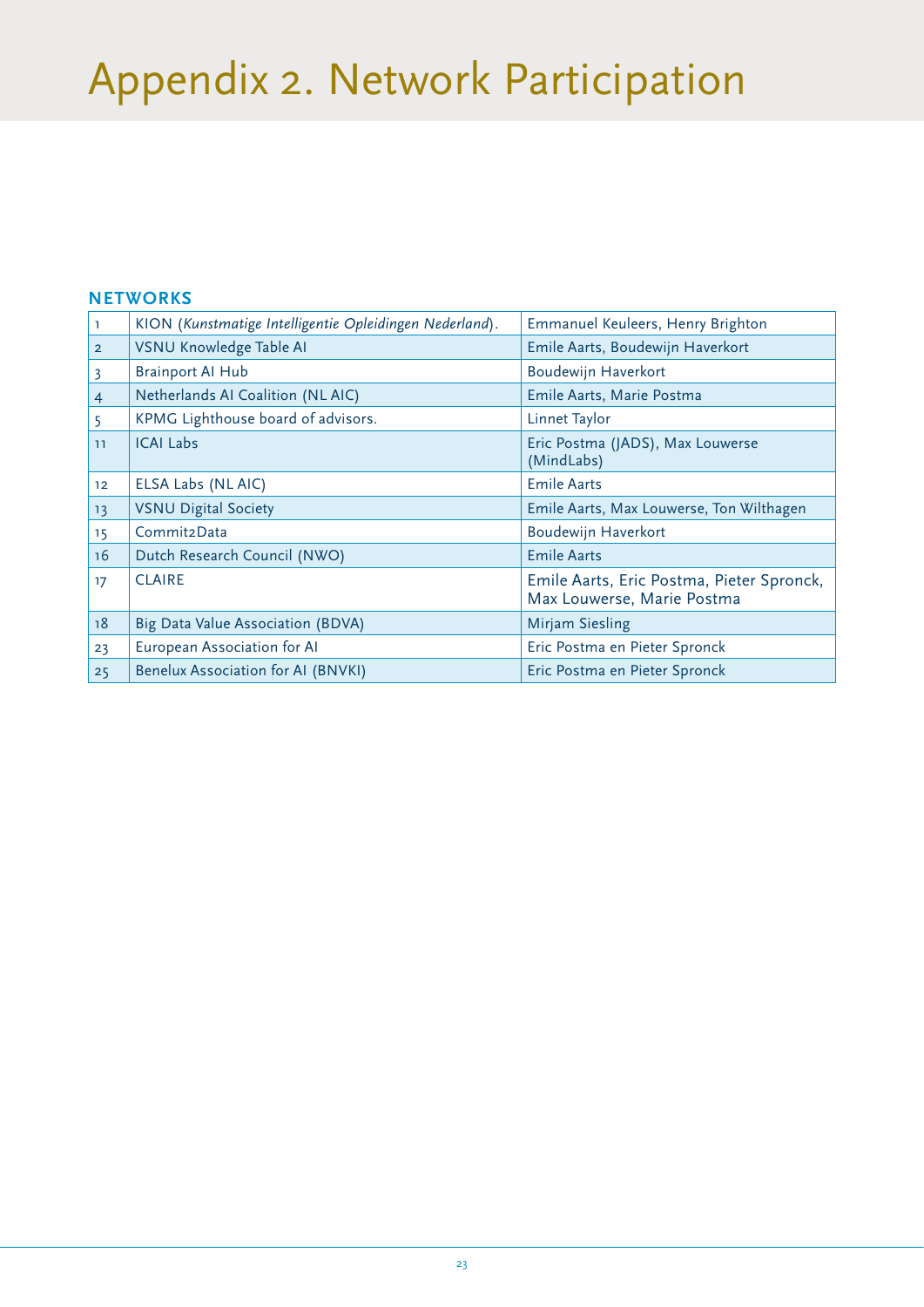## <span id="page-23-0"></span>Appendix 3. Project Overview (selection)

| 1.  | Virtual Humans in the Brabant Economy (VIBE)                                                                                                                                                                                      | Max Louwerse (MindLabs)             |
|-----|-----------------------------------------------------------------------------------------------------------------------------------------------------------------------------------------------------------------------------------|-------------------------------------|
| 2.  | MasterMinds: Interactive Technologies and Human Behavior, ICAI Lab                                                                                                                                                                | Max Louwerse (MindLabs)             |
| 3.  | 'Schola Ludus': About the Use of Virtual Reality and AI for Education,<br>NRO-NWO project                                                                                                                                         | Marie Postma                        |
| 4.  | Digital Twins, TTW-project                                                                                                                                                                                                        | Boudewijn Haverkort                 |
| 5.  | Better Informing Citizens About Current Debates: Moderating and<br>Summarizing Online Discussions, with VU and KNAW Meertens, and<br>DPG Media, NWO project                                                                       | Emiel Krahmer                       |
| 6.  | Look Who's Talking: Towards Engaging Long-Term Interactions with<br>Conversational Agents, with UvA, RU, Trimbos and SOA/Aids, NWO<br><b>SGW</b> project                                                                          | Emiel Krahmer                       |
| 7.  | Producing Affective Language: Content Selection, Message<br>Formulation and Computational Modeling, with TU Twente, NWO<br>project                                                                                                | Emiel Krahmer                       |
| 8.  | Data-Driven Shared Decision Making on Cancer Treatment for<br>Individual Patients, with TSB and IKNL, NWO-ENW project                                                                                                             | Emiel Krahmer                       |
| 9.  | SignON: Sign Language Translation Mobile Application and Open<br>Communications Framework, EU Horizon 2020 Research and<br><b>Innovation Programme</b>                                                                            | Dimitar Shterionov                  |
| 10. | CERTIF-AI: Using data generated by production equipment and<br>machines to certify processes, improve product quality and diagnose<br>problems. NWO project with TU/e and HU.                                                     | Eric Postma (JADS)                  |
| 11. | KPN Responsible AI, ICAI Lab                                                                                                                                                                                                      | Eric Postma (JADS)                  |
| 12. | Global Data Justice, NWO project                                                                                                                                                                                                  | Linnet Taylor                       |
| 13. | Virtual and Augmented Reality project, with Fiona Macpherson and<br>Neil McDonnell (University of Glasgow, Philosophy) and the Centre<br>for the Study of Perceptual Experience (Glasgow), international<br>collaboration project | Nathan Wildman                      |
| 14. | Ontology of Artificial Agents, with Martin Vacek (Slovak Academy of<br>Sciences, Philosophy), international collaboration project                                                                                                 | Nathan Wildman                      |
| 15. | "Blockchain in the network society: in search of transparency, trust and<br>legitimacy", NWO-MVI project                                                                                                                          | Jurgen Goossens                     |
| 16. | Algorithmic Rule- and Decision-Making by Governments, Including<br>Self-learning, Data-Driven Algorithms using AI, with Jurgen de Poorter<br>and Johan Wolswinkel                                                                 | Jurgen Goossens                     |
| 17. | Observing Team Dynamics and Communication Using Sensor-Based<br>Social Analytics, NWO project                                                                                                                                     | Travis Wilthsire                    |
| 18. | Opening the Black Box of Deep Learning for Language, Speech and<br>Music, NWO-ORC project with UvA.                                                                                                                               | Afra Alishahi, Grzegorz<br>Chrupala |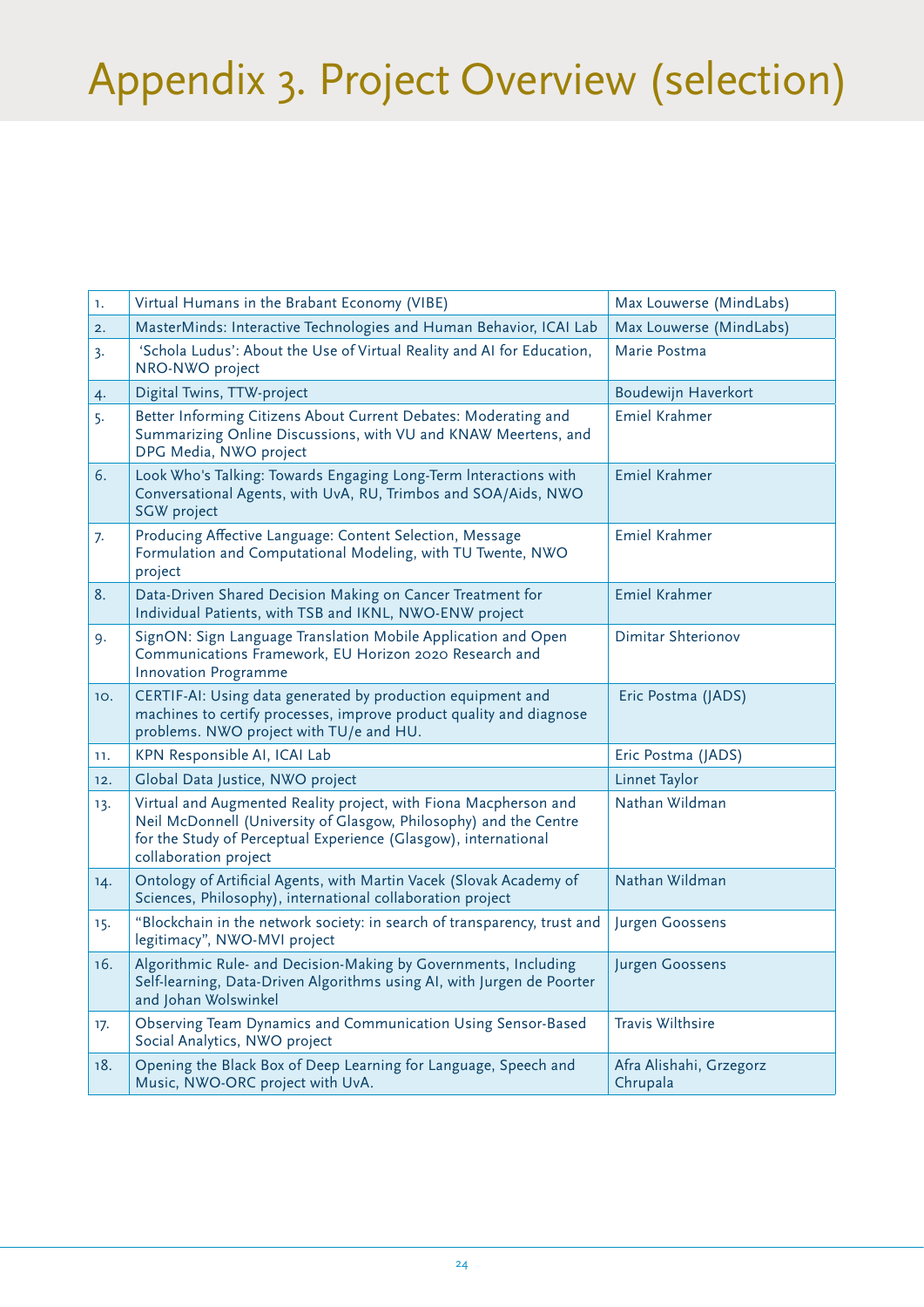| <b>School</b> | <b>Department</b> | <b>Hyperlink</b>                             |
|---------------|-------------------|----------------------------------------------|
| <b>TiSEM</b>  | <b>ECO</b>        | Research at Tilburg School of Economics      |
|               |                   | and Management   Tilburg University          |
|               | <b>EOR</b>        | Research at Tilburg School of Economics      |
|               |                   | and Management   Tilburg University          |
|               | <b>MAR</b>        | <b>Tilburg Science Hub</b>                   |
|               | <b>MGM</b>        | Department of Management   Tilburg           |
|               |                   | University                                   |
| <b>TLS</b>    | <b>TILT</b>       | Research TILT   Tilburg University           |
|               |                   |                                              |
| <b>TSB</b>    | <b>CNP</b>        | <b>Research Department of Cognitive</b>      |
|               |                   | Neuropsychology   Tilburg University         |
|               | M&S               | Research Program Department                  |
|               |                   | Methodology and Statistics   Tilburg         |
|               |                   | University                                   |
|               | <b>TESC</b>       | <b>TESC - Tilburg Experience Sampling</b>    |
|               |                   | Center                                       |
|               | <b>TRANZO</b>     | <b>Tranzo   Tilburg University</b>           |
| <b>TSHD</b>   | CC                | Research laboratories Communication          |
|               |                   | and Cognition   Tilburg University           |
|               | <b>CSAI</b>       | <b>Current projects   Tilburg University</b> |
|               |                   |                                              |

#### For recent projects of the Departments mentioned in Appendix 1, see also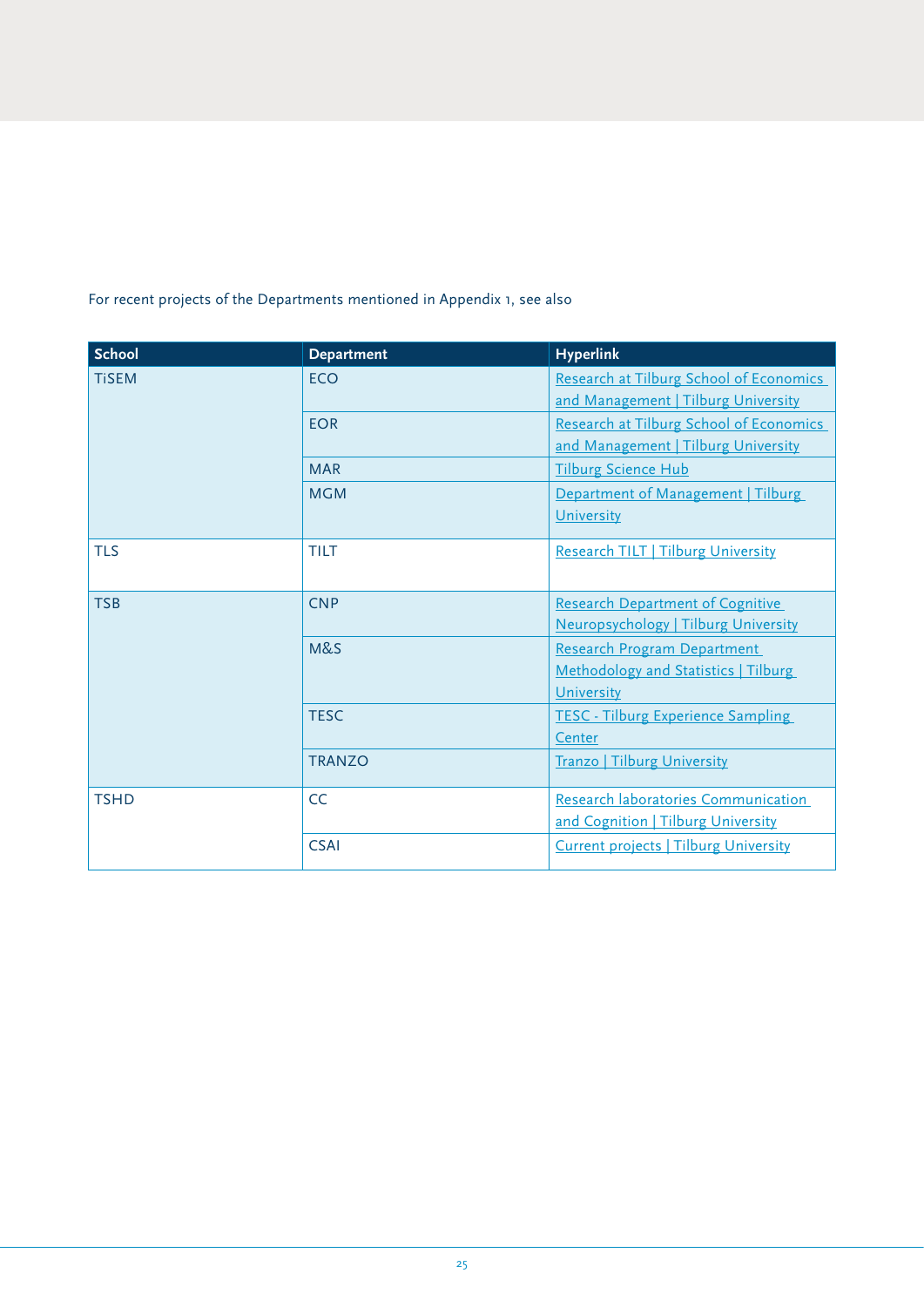### <span id="page-25-0"></span>Appendix 4. Strategic Stakeholders

#### **INSTITUTES AND CENTERS**

#### [DAF Technology Lab](https://www.tilburguniversity.edu/campus/experiencing-virtual-reality)

The DAF Technology Lab provides high-tech facilities for students, researchers, and the business community. The combination of technology and behavioral sciences expertise offers unique possibilities for innovative education and research. The DAF Technology Lab consists of two spaces: the Experience Room and the Research Room.

#### [MindLabs](http://www.mind-labs.eu/)

MindLabs is a partnership in which four knowledge institutions, governments and a growing group of business partners, social institutions, and startups participate. Together, MindLabs partners strengthen the development of technologies that interact with human behavior; in other words, human-centered AI. With the unique possibilities of these technologies, partners want to help solve societal challenges.

[Jheronimous Academy of Data Science \(JADS\)](https://www.jads.nl/)

JADS is a unique collaboration between the Province of North Brabant, the Municipality of 's-Hertogenbosch, Tilburg University, and the Eindhoven University of Technology. We offer data science Bachelor's and graduate programs, PDEng education, and incorporate our knowledge into existing ecosystems. At JADS, researchers and students work closely with the business community. In addition to education and research, JADS also offers space for innovative, data-driven entrepreneurship and public-private partnerships.

#### **[CentERData](http://www.centerdata.nl)**

Centerdata is an independent non-profit research institute, located on the campus of Tilburg University (TiU). Answering research questions in the area of people and society has been its mission since 1997. It collects, analyzes, and disseminates reliable data for the academic community and the government and private sector to support and contribute to scientific, social, and policy-relevant research. It also develops models and draws up forecasts for a better future.

[Tilburg Institute for Law, Technology and Society](http://www.tilt.nl) TILT is one of the leading research groups in Europe at the intersection of law, technology, and society. It is premised on the multidisciplinary study of socio-technical change, aiming at understanding the interaction of technology and social and normative practices in order to clarify how regulatory challenges of socio-technical change can be addressed.

#### **ECOSYSTEMS**

#### [Brainport AI Hub](https://brainporteindhoven.com/nl/nieuws/ai-hub-brainport-van-start)

In the ecosystem around Eindhoven, Helmond, Den Bosch, Tilburg and Breda, the AI-hub Brainport was launched. The AI-hub Brainport brings together regional businesses, educational and knowledge institutions, and public organizations in Brabant to strengthen activities in artificial intelligence (AI) by connecting them better.

#### [High Tech Campus Eindhoven](http://www.hightechcampus.com/)

High Tech Campus Eindhoven is a hub of technological development with more than 165 companies and technical institutes conducting joint research. The research is divided into five clusters: Nano- and Microsystems, Life Tech, Infotainment, Embedded Software, and High-Tech Systems.

#### [Netherlands AI Coalition](https://nlaic.com/)

The Netherlands AI Coalition (NL AIC) has been set up to substantiate and stimulate AI activities in the Netherlands. The NL AIC is a public-private partnership in which the government, the business sector, educational and research institutions, as well as civil society organizations collaborate to accelerate and connect AI developments and initiatives. The ambition is to position the Netherlands at the forefront of knowledge and application of AI for prosperity and well-being. We are continually doing so with due observance of both the Dutch and European standards and values. The NL AIC functions as the catalyst for AI applications in our country.

[ICAI](https://icai.ai)